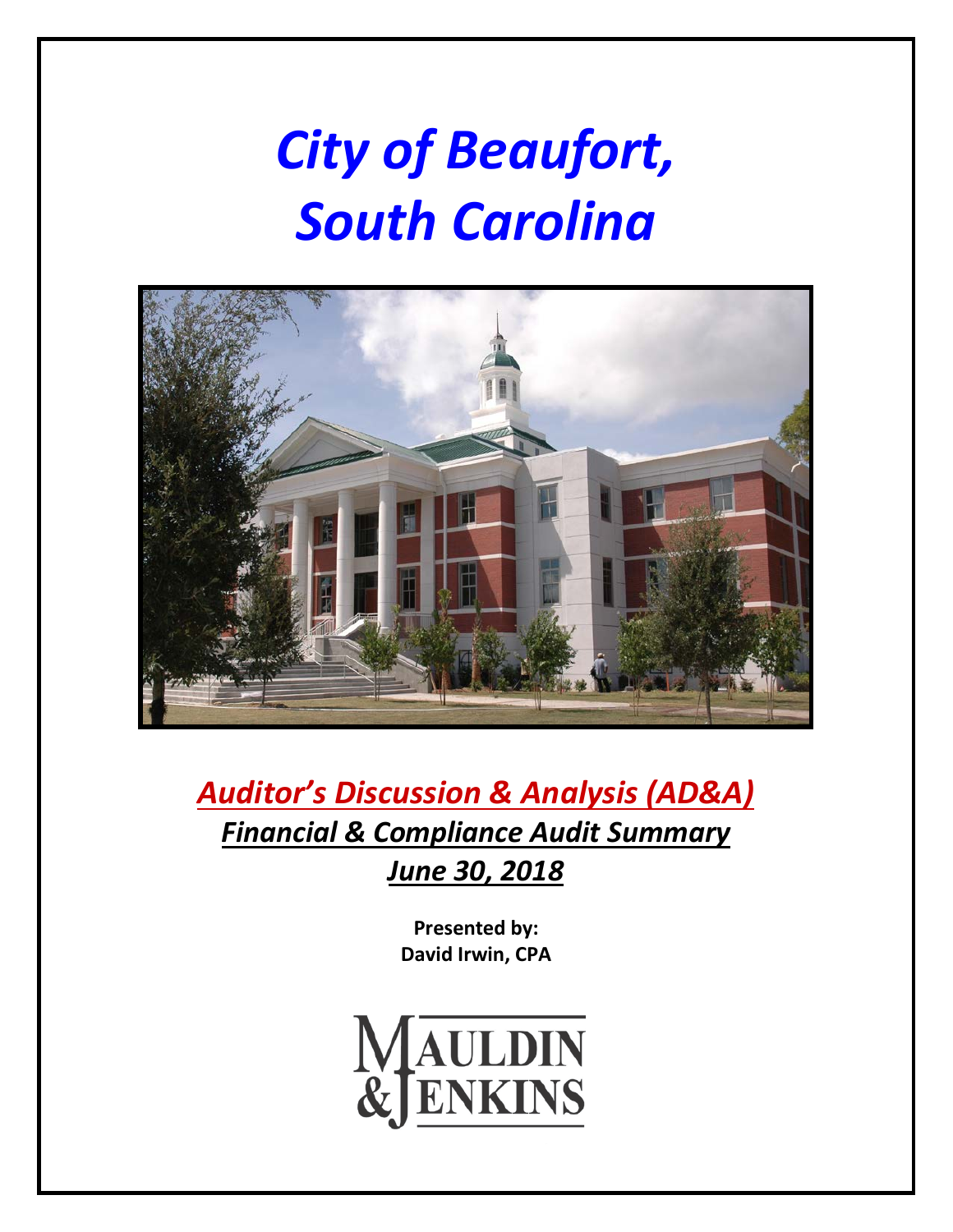### **PURPOSE OF ANNUAL AUDITOR'S DISCUSSION & ANALYSIS**

- ♦ Engagement Team and Firm Information.
- Overview of:
	- o Audit Opinion;
	- o Financial Statements, Footnotes and Supplementary Information;
	- o Compliance Reports;
	- o Audit Scopes & Procedures.
- ♦ Required Communications under Government Auditing Standards.
- ♦ Accounting Recommendations and Related Matters.
- **Answer Questions.**

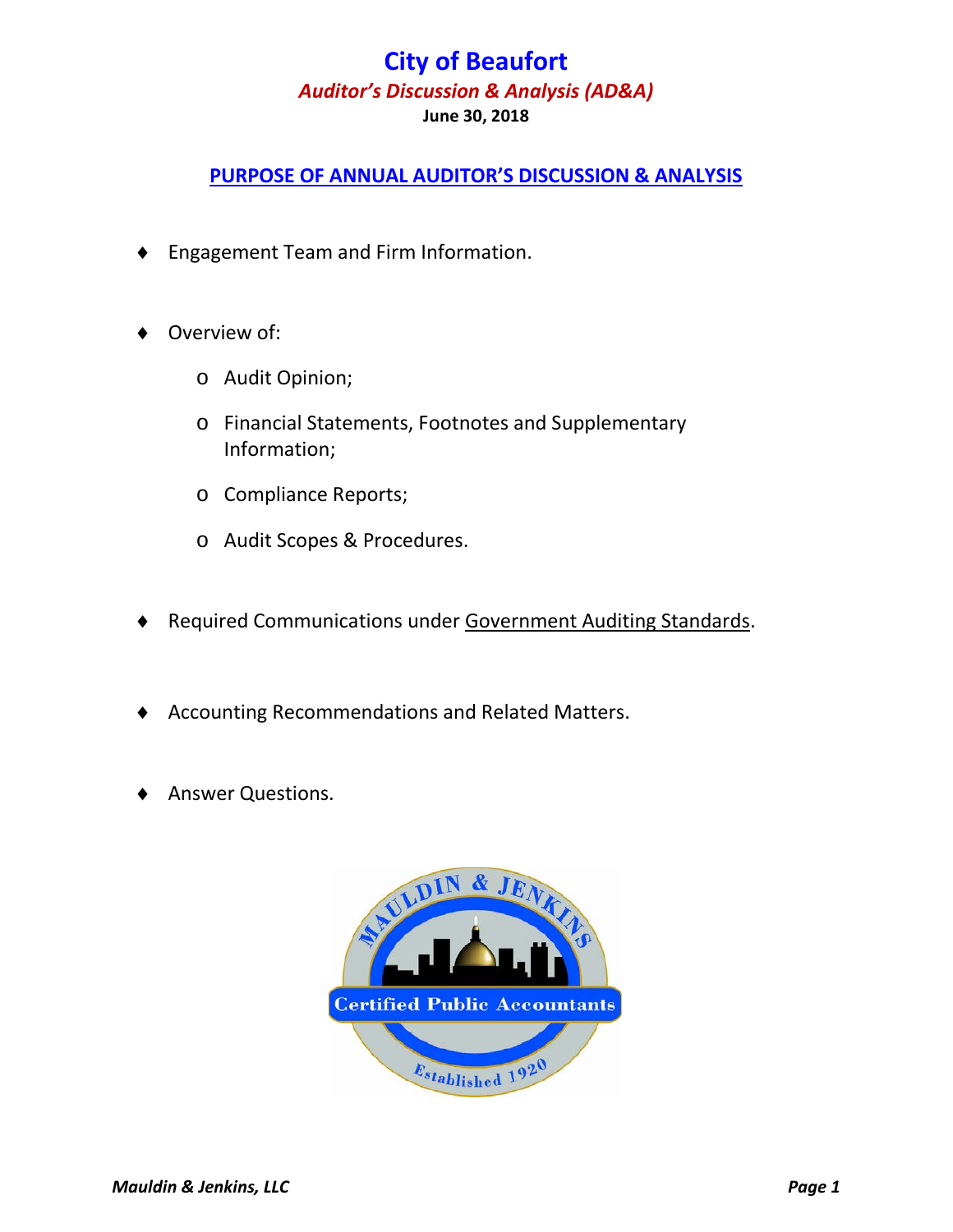#### **MAULDIN & JENKINS – GOVERNMENTAL PRACTICE**

#### **General Information:**

- Founded in 1918.
- Large regional firm serving the Southeastern United States.
- Offices located in Macon, Atlanta, Albany, Savannah, Bradenton, Columbia, Chattanooga, and Birmingham.
- Approximately 290 personnel are employed at Mauldin & Jenkins.

#### **Governmental Sector:**

- Largest specific industry niche served by Firm representing 28% of Firm practice.
- Serve more governmental entities in Southeast than any other certified public accounting firm requiring over 100,000 hours of service on an annual basis.
- Approximately 100 professional staff persons with current governmental experience.
- In past three (3) years, have served approx. 400 governments in the Southeast, including:
	- $\checkmark$  115 cities;
	- $\checkmark$  50 counties;
	- $\checkmark$  55 school systems and 40 charter schools;
	- $\checkmark$  40 state entities:
	- $\checkmark$  105 stand-alone governmental special purpose entities (housing, development, industrial, other educational, health & welfare, retirement, libraries, etc.);
	- $\checkmark$  100+ water & sewer systems, 25 airport operations, 10 gas systems, 15 electrical utilities, & 10 transit services;
	- $\checkmark$  115 governments awarded the GFOA's and, or ASBO's Financial Reporting Certificates.
- Experience performing forensic audit services and information technology consultations.
- Experience performing municipal bond debt issuance attestation services serving approx. 50 clients with over \$11 billion in aggregate publicly issued debt instruments.
- Considered to be in the Top 20 highest level of Single Audits conducted in U.S.A.

#### **Engagement Team Leaders for the City of Beaufort, South Carolina Include:**

- David Irwin Engagement Lead Partner 15 years experience, 100% governmental
- Miller Edwards Quality Assurance Partner 33 years experience, 100% governmental
- John Henry Scott III ("Trey") Engagement Manager 10 years experience, 100% governmental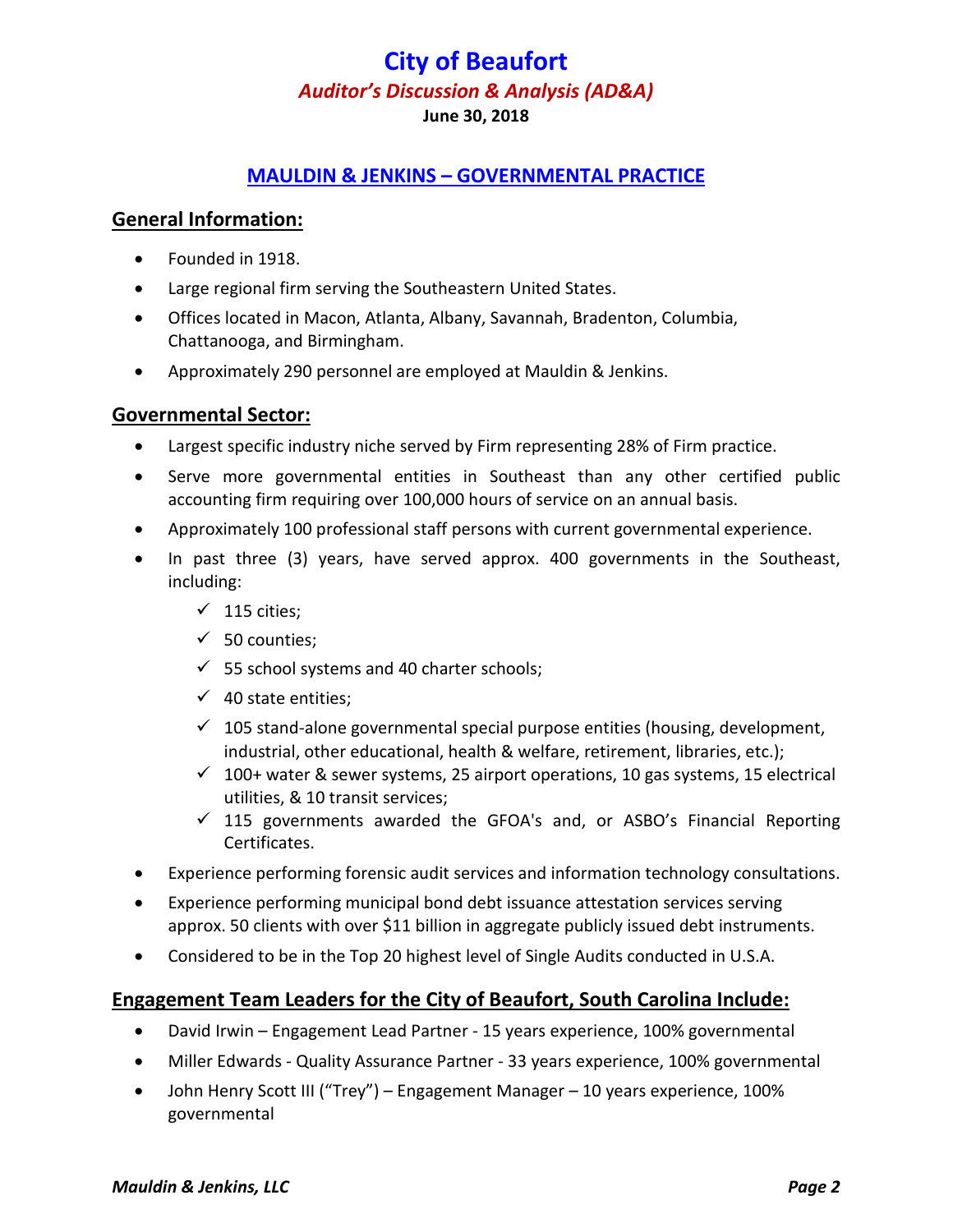**June 30, 2018**

### **MAULDIN & JENKINS – ADDITIONAL INFORMATION**

#### **Other Industries & Services by Mauldin & Jenkins:**

Each of Mauldin & Jenkins' offices provides a wide variety of services to a broad range of clientele. We have partners and managers who are responsible for specialized practice areas of auditing and accounting, taxes and management advisory services. Their purpose, as leaders in the particular practice area, is to establish policies with respect to technical matters in these specific areas and ensure that the quality of the Firm's practice is maintained.

**Industries Served:** Over the years our partners have developed expertise in certain industries representative of a cross section of the Southeastern economy, including:

- Governmental Entities (state entities, cities, counties, school systems, business type operations, libraries, and other special purpose entities)
- **SEC Registrants**
- Wholesale Distribution
- Agri-Businesses
- **Manufacturing**
- Professional Services
- Employee Benefit Plans
- Financial Institutions (community banks, savings & loans, thrifts, credit unions, mortgage companies, and finance companies)
- Non-Profit Organizations
- Retail Businesses
- Long-term Healthcare
- Construction & Development
- Individuals, Estates and Trusts
- Real Estate Management

**Services Provided:** This diversity of practice enables our personnel to experience a wide variety of business, accounting and tax situations. We provide the traditional and not-so-traditional services such as:

- Financial Audit / Review / Compilation
- Compliance Audits & Single Audits
- Agreed-Upon Procedures
- Forensic Audits
- Bond Issuance Services
- Performance Audits
- State Sales Tax Matters
- International Tax Matters
- Business & Strategic Planning
- Profitability Consulting
- Budgeting
- Buy-Sell Agreements & Business Valuation Issues
- Income Tax Planning & Preparation
- Multi-State Income Tax Issues
- Information Systems Consulting
- Cost Accounting Analysis
- Healthcare Cost Reimbursement
- Outsourced Billing Services
- Fixed Asset Inventories
- Succession & Exit Strategy Consulting
- Estate Planning
- Management Information Systems
- Employee Benefit Plan Administration
- Merger / Acquisition & Expansion Financing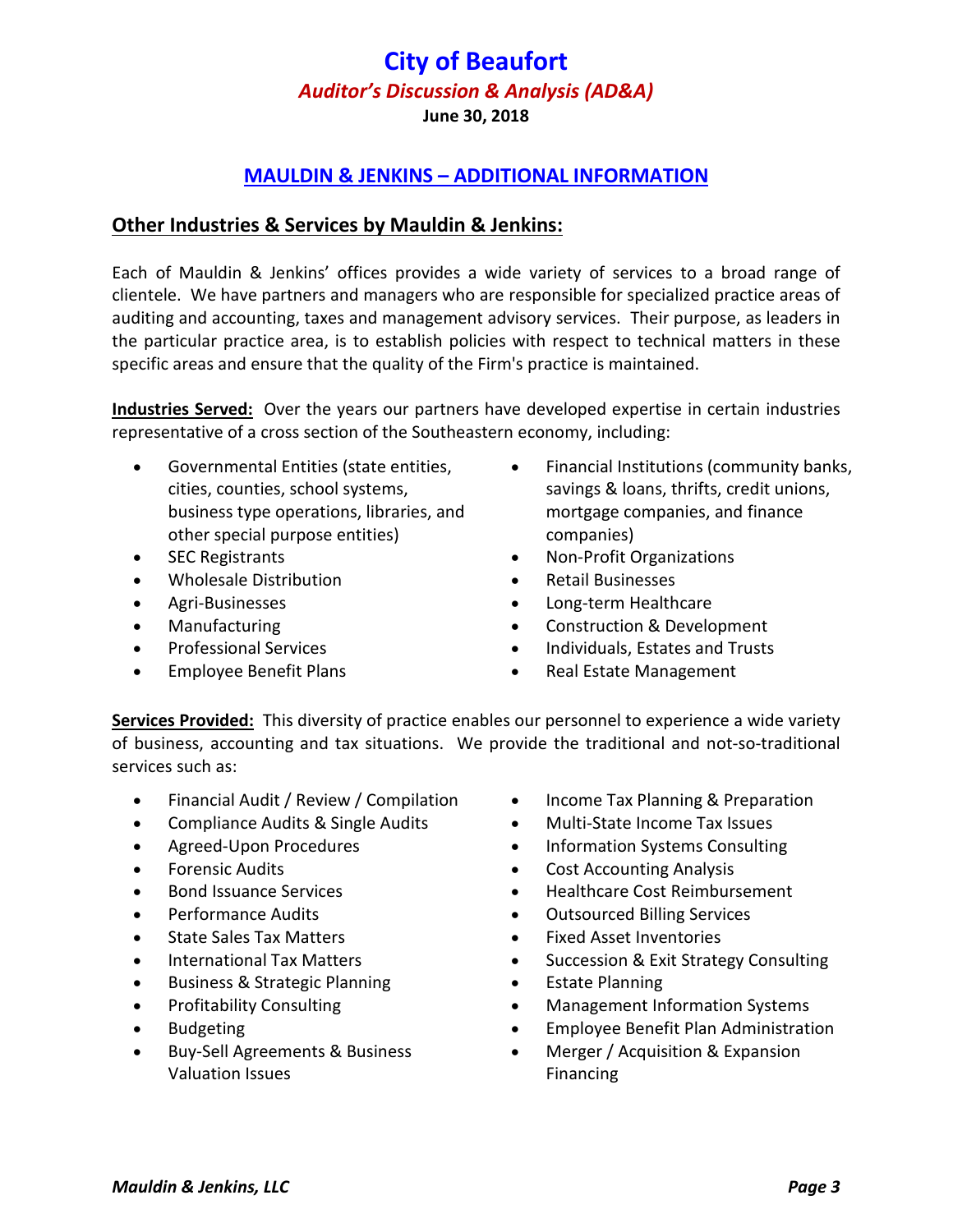**June 30, 2018**

#### **INDEPENDENT AUDITOR'S REPORT**

The independent auditor's report has specific significance to readers of the financial report.

#### **Management's Responsibility for the Financial Statements**

The financial statements are the responsibility of management.

#### **Auditor's Responsibility**

Our responsibility, as external auditors, is to express opinions on these financial statements based on our audit. We conducted our audit in accordance with auditing standards generally accepted in the United States of America and the standards applicable to financial audits contained in *Government Auditing Standards*, issued by the Comptroller General of the United States. We planned and performed our audit to obtain reasonable assurance about whether the financial statements are free from material misstatement.

#### **Opinions**

We have issued an unmodified audit report (i.e., "clean opinions"). The respective financial statements are considered to present fairly the financial position and results of operations as of, and for the year ended June 30, 2018.

#### **Other Matters**

Certain required supplementary information and other information is included in the financial report, and as directed by relevant auditing standards, we have not expressed an opinion or provided any assurance on the respective information.

#### **Other Reporting**

*Government Auditing Standards* require auditors to issue a report on our consideration of internal control over financial reporting and on our tests of compliance with certain provisions of laws, regulations, contracts and grant agreements and other matters. We have issued such a report and reference to this report is included in the independent auditor's report.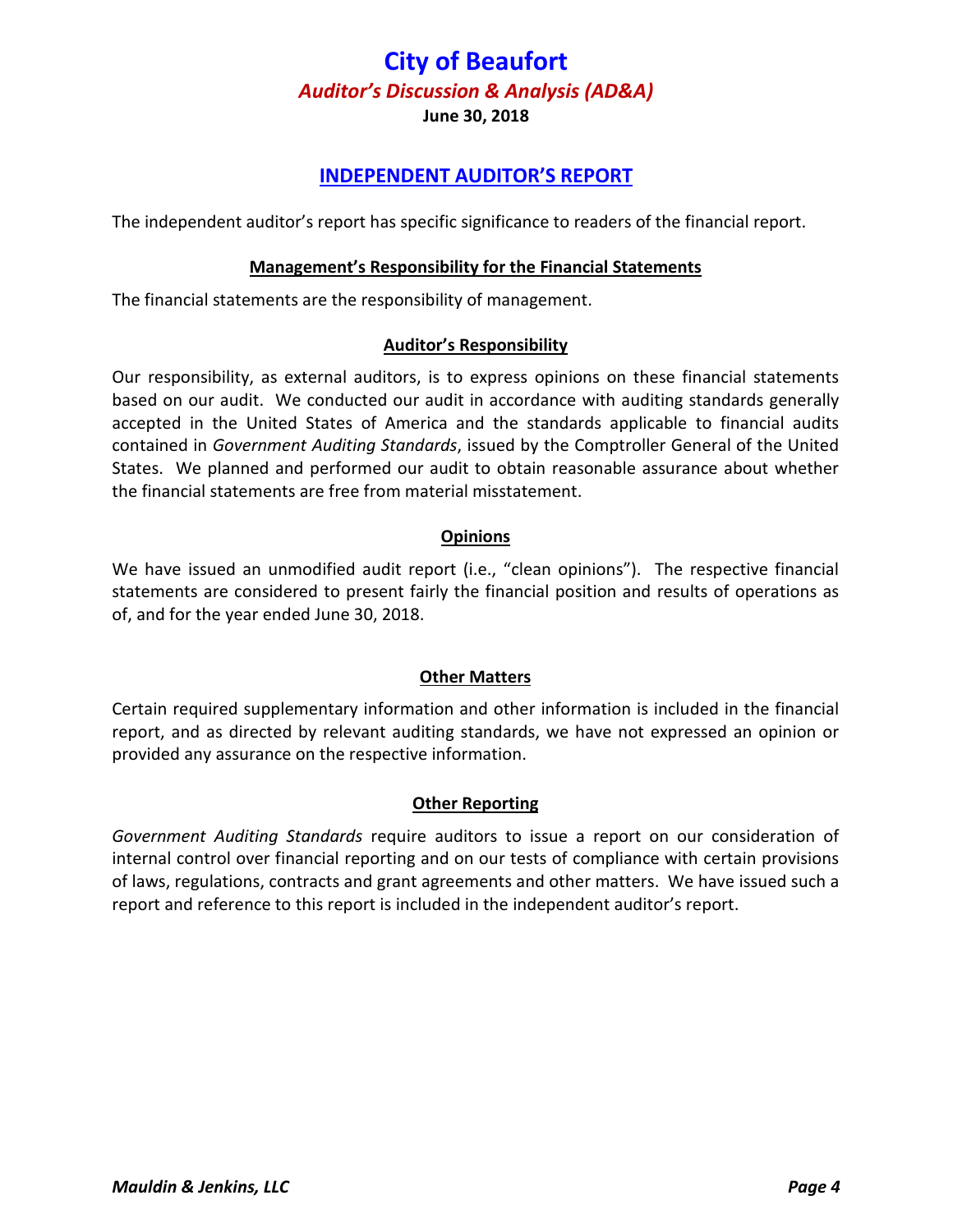**June 30, 2018**

### **REVIEW OF COMPREHENSIVE ANNUAL FINANCIAL REPORT (CAFR)**

#### **General Information about the CAFR**

A Comprehensive Annual Financial Report (CAFR) goes beyond the normal financial reporting required by accounting principles generally accepted in the United States. A CAFR includes at a minimum the following elements/sections:

- **Introductory Section:** general information on the City's structure and the services it provides.
	- **Letter of Transmittal**
	- **C**rganizational Chart
	- **Directory of Officials**
	- Certificate of Achievement for Excellence in Financial Reporting
- **Financial Section:** basic financial statements, footnotes and required supplementary information along with the auditor's report.
	- **Independent Auditor's Report**
	- Management Discussion & Analysis (MD&A)
	- **Financial Statements and Footnotes**
- **Statistical Section:** broad range of financial, demographic information useful in assessing the City's economic condition, and this information covers multiple years.
	- **Financial Trends Information**
	- **Revenue Capacity Information**
	- **Debt Capacity Information**
	- **•** Operating Information

A CAFR goes far beyond the basic requirements of annual financial reporting, and the City should be commended for going beyond the minimum and providing such a report.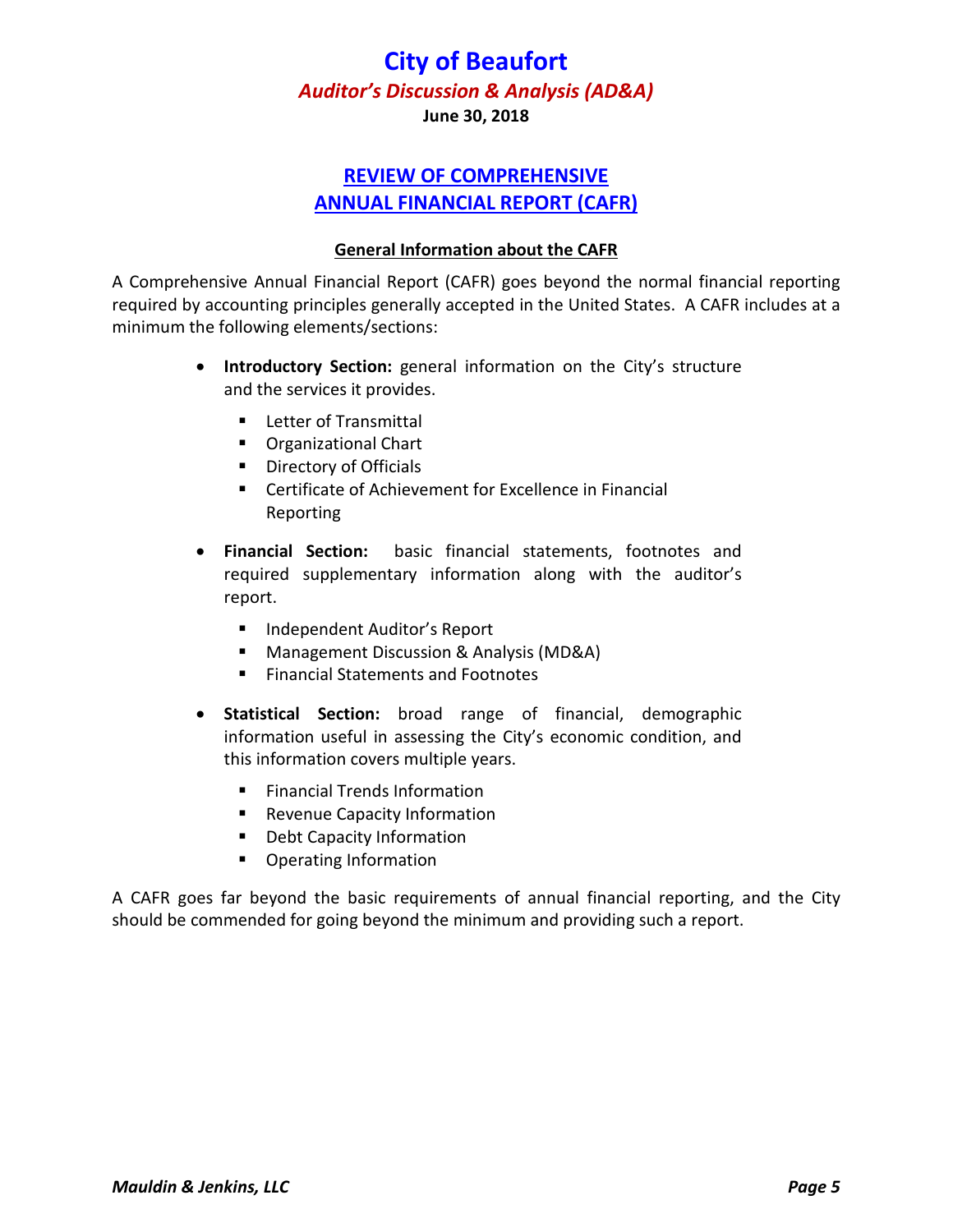#### **Recognition and Award**

Once completed, the fiscal year 2017 CAFR was submitted to the Government Finance Officers Association (GFOA) for determination if the report would merit the GFOA's Certificate of Achievement for Excellence in Financial Reporting. We are happy to inform everyone that the GFOA did indeed review the CAFR and awarded the City with the sought after Certificate.

The GFOA Certificate has been made a part of the City's 2018 fiscal year CAFR, and is included in the Introductory Section.

### **OVERVIEW OF FINANCIAL STATEMENTS**

The financial statements as presented to you today include the basic financial statements as well as Management's Discussion and Analysis as prepared by City management.

The City's basic financial statements include three components: (1) government-wide financial statements; (2) fund financial statements; and (3) notes to the financial statements.

The **government-wide financial statements** provide a broad overview of all of the City's funds. The *Statement of Net Position* presents information on all assets and liabilities of the City, with the difference between the two reported as net position. The *Statement of Activities* presents information showing how the City's net position changed during the most recent fiscal year. Revenues are categorized as program revenues or general revenues. Expenses are categorized by function.

The **fund financial statements** more closely resemble the financial statements as presented prior to the adoption of GASB Statement No. 34. All of the funds of the City can be divided into three categories: governmental funds, proprietary funds, and fiduciary funds.

#### **General Fund**

Of primary interest to the City is the General Fund, which accounts for the majority of revenues received and funds expended in the operations of the City, including administration, judicial activities, public safety, public works, parks and recreation, and community service. The following charts present the sources of revenues and the expenditures of the General Fund for the fiscal year ended June 30, 2018: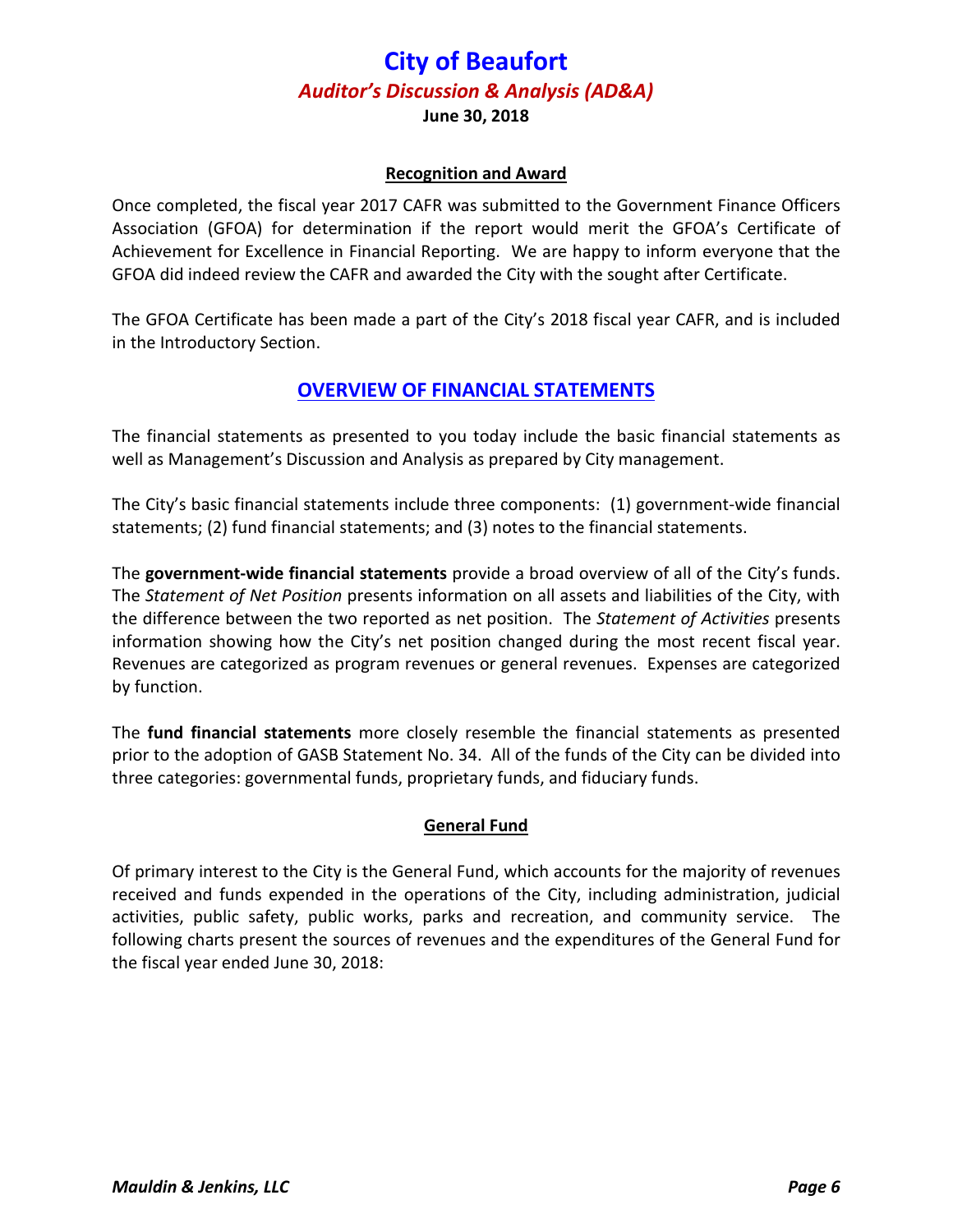# **City of Beaufort**

*Auditor's Discussion & Analysis (AD&A)* 

**June 30, 2018**



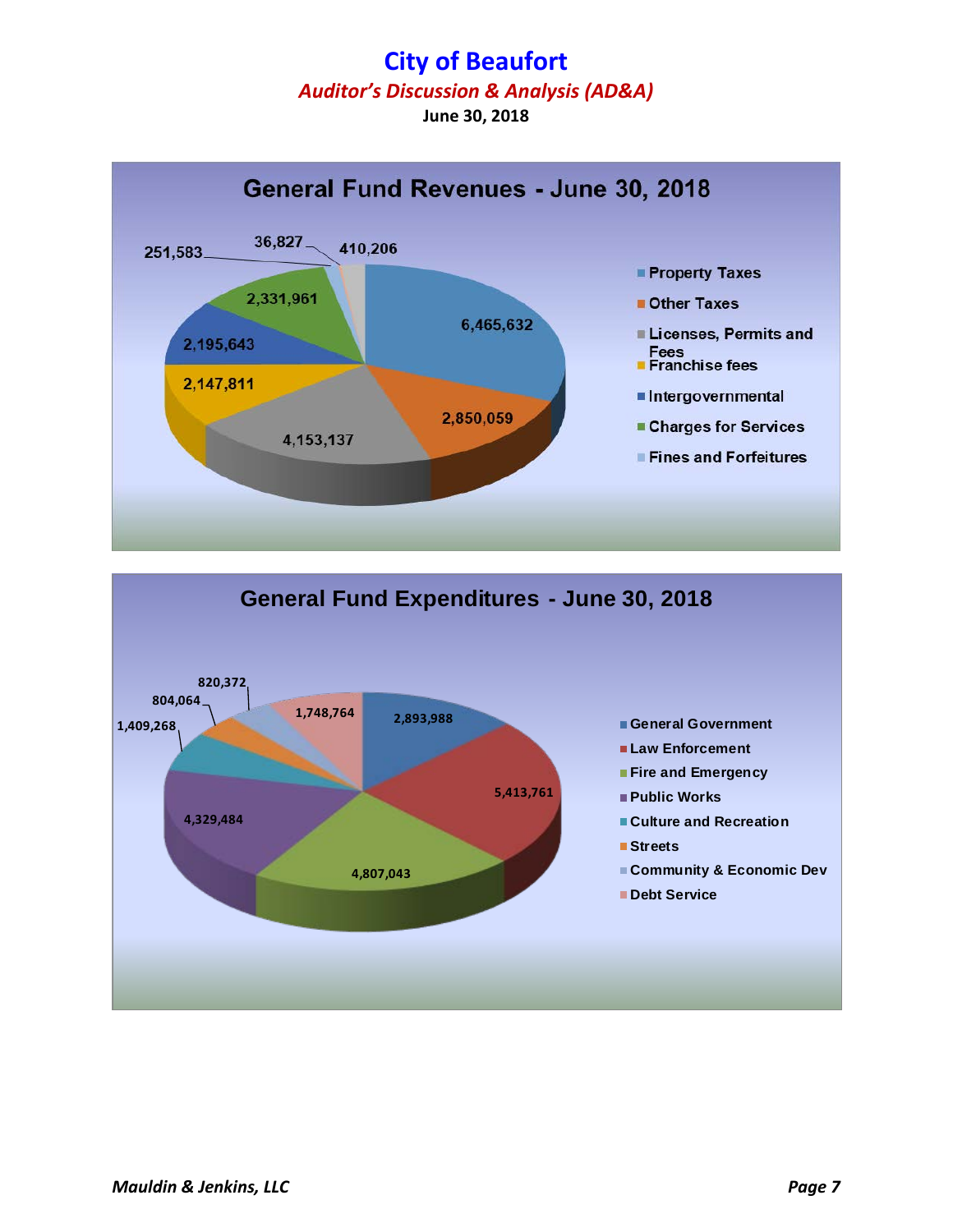Total fund balance of the General Fund at June 30, 2018, was a positive \$9,067,755. Fund balance does not necessarily equal cash on hand and available to spend. Fund balance is the difference between assets and liabilities, only a portion of which is cash available to be spent. While the General Fund has cash and cash equivalents on hand at June 30, 2018, of \$7,631,142, the General Fund also has \$1,573,980 in current liabilities due to outside parties and employees and deferred inflows of resources totaling \$18,522 in unavailable revenues. Additionally, the General Fund incurs expenditures of approximately \$1.8 million per month. A large part of the cash on hand at June 30, 2018, will be needed in subsequent months to fund these expenditures, until the City's property tax revenues are collected in November and December.



The following is a history of the total ending fund balance of the General Fund over the past five years:

#### **Other Governmental Funds**

The City also maintains four special revenue funds (TIF II, the Redevelopment Fund, the State Accommodations Tax Fund, and the Drug Control and Prevention Fund); one capital projects fund, and one permanent fund (the Cemetery Fund). These funds account for revenues derived from specific sources, which are legally restricted to finance particular functions or activities.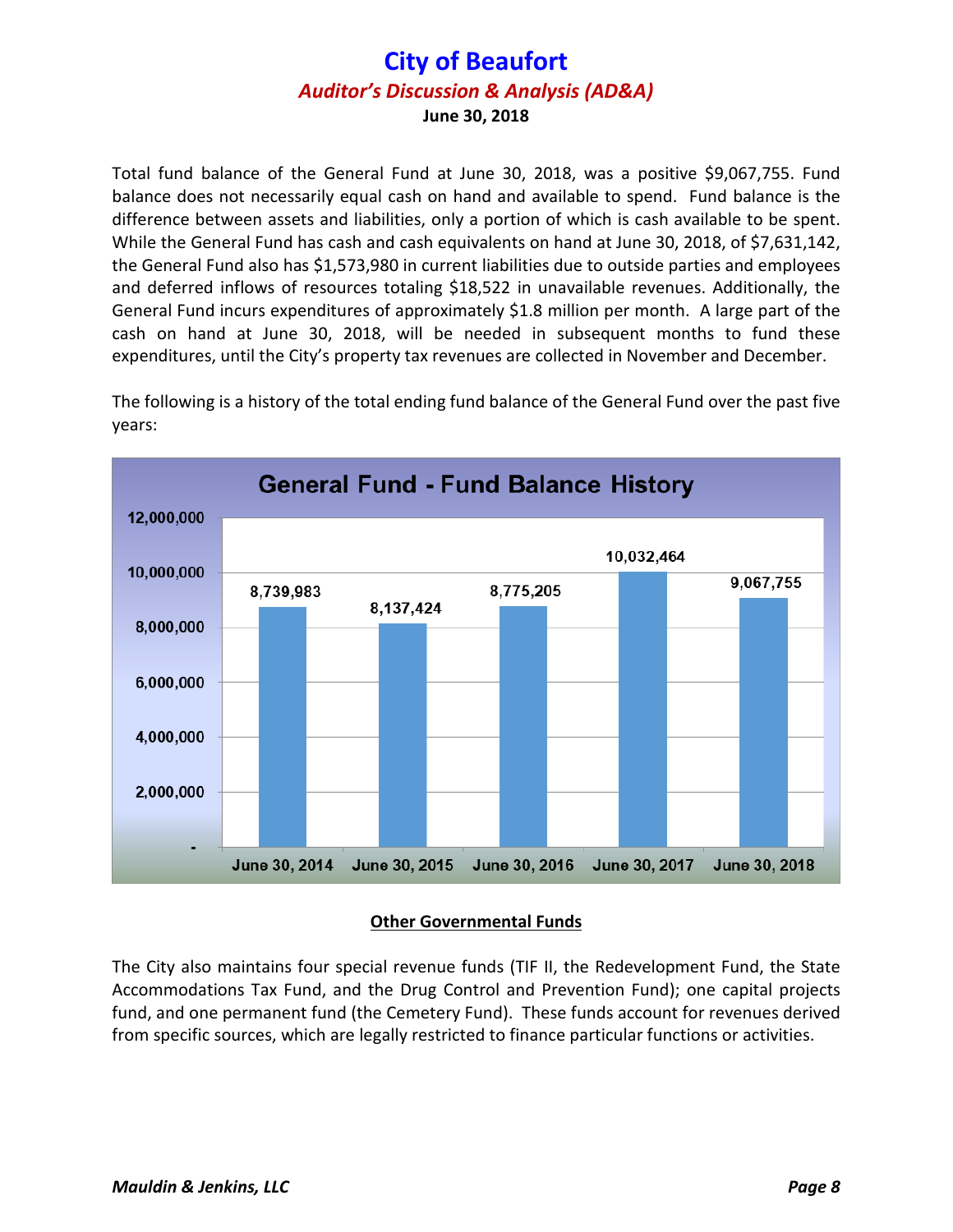**June 30, 2018**

#### **COMPLIANCE REPORTS**

Last, but not least, two (2) reports on compliance and internal controls are included.

The first report is based on our tests of the City's internal controls and compliance with laws, regulations, etc. The report is not intended to provide an opinion, but to provide a form of negative assurance as to the City's internal controls and compliance with applicable rules and regulations. This report and the procedures performed are required by *Government Auditing Standards* as issued by the U. S. Government Accountability Office (GAO).

The second report is based on our tests of the City's internal controls and compliance with laws, regulations, etc. relative to the federal award expenditures reported for the fiscal year ended as required by the Single Audit Act and Title 2 U.S. *Code of Federal Regulations* Part 200, *Uniform Administrative Requirements, Cost Principles, and Audit Requirements for Federal Awards* (Uniform Guidance). In this report we do provide an opinion on compliance that could have a direct and material effect on the City's major federal programs for the respective year ended.

#### **REQUIRED COMMUNICATIONS**

#### **The Auditor's Responsibility Under** *Government Auditing Standards*  **and Auditing Standards Generally Accepted in the United States of America**

Our audit of the financial statements of the City of Beaufort, South Carolina (the "City") for the year ended June 30, 2018 was conducted in accordance with auditing standards generally accepted in the United States of America and *Government Auditing Standards* issued by the Comptroller General of the United States. Those standards require we plan and perform the audit to obtain reasonable assurance about whether the financial statements are free of material misstatement, whether caused by error, fraudulent financial reporting or misappropriation of assets. An audit includes examining, on a test basis, evidence supporting the amounts and disclosures in the financial statements. An audit also includes assessing the accounting principles used and significant estimates made by management, as well as evaluating the overall financial statement presentation. Accordingly, the audit was designed to obtain reasonable, rather than absolute, assurance about the financial statements. We believe our audit accomplishes that objective.

In accordance with *Government Auditing* Standards, we have also performed tests of controls and compliance with laws and regulations that contribute to the evidence supporting our opinion on the financial statements. However, they do not provide a basis for opining on the City's internal control or compliance with laws and regulations.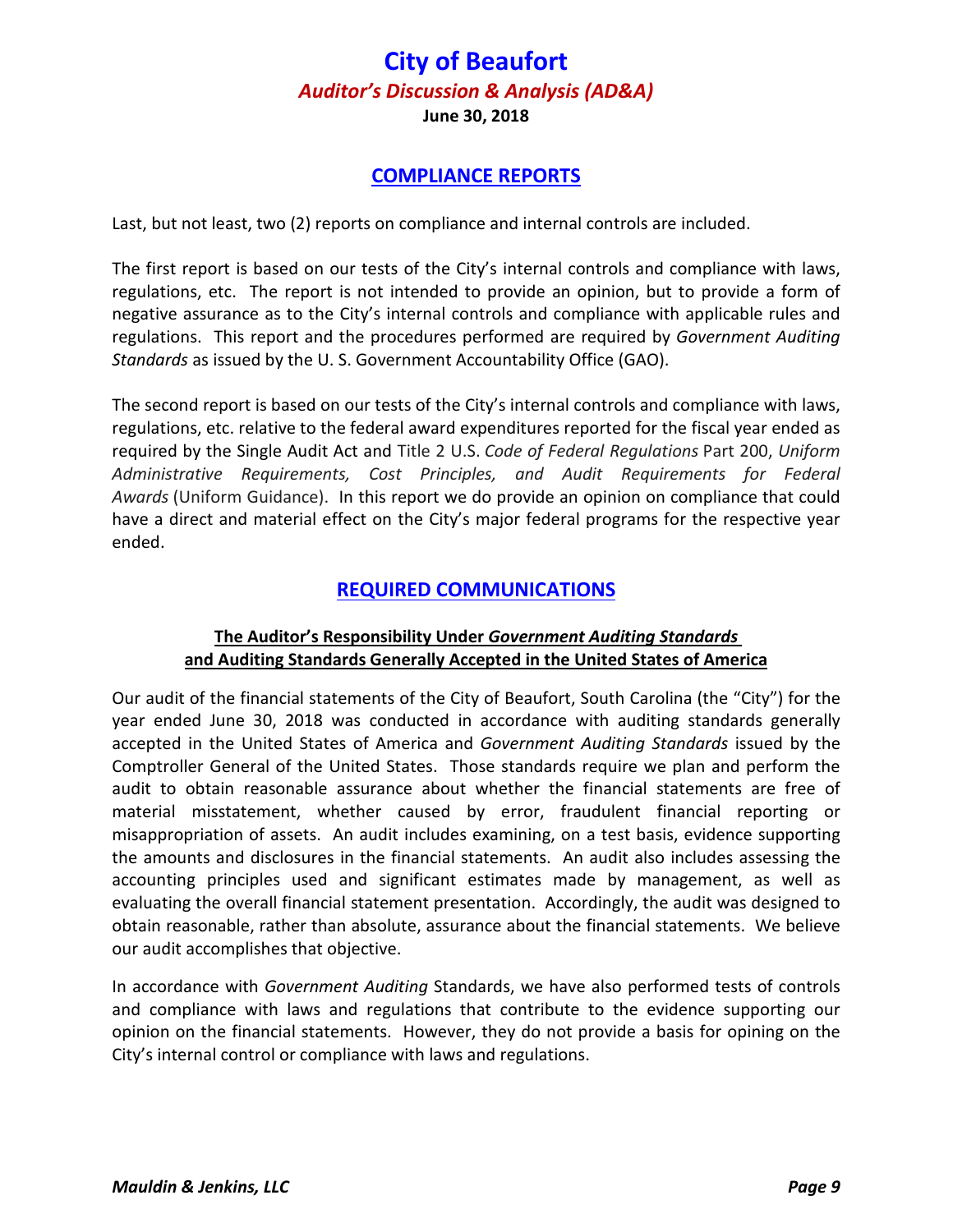**June 30, 2018**

#### **Accounting Policies**

Management has the ultimate responsibility for the appropriateness of the accounting policies used by the City. There are several new accounting standards which will be required to be implemented in the coming years. These are discussed later in this document.

In considering the qualitative aspects of the City's accounting policies, we did not identify any significant or unusual transactions or significant accounting policies in controversial or emerging areas for which there is a lack of authoritative guidance or consensus. The City's policies relative to the timing of recording of transactions are consistent with GAAP and typical government organizations.

#### **Management Judgments and Accounting Estimates**

Accounting estimates are an integral part of the preparation of financial statements and are based upon management's current judgment. The process used by management encompasses their knowledge and experience about past and current events and certain assumptions about future events. Management has informed us they used all the relevant facts available to them at the time to make the best judgments about accounting estimates and we considered this information in the scope of our audit. We considered this information and the qualitative aspects of management's calculations in evaluating the City's significant accounting policies. Estimates significant to the financial statements include such items the estimated lives of depreciable assets, and the estimated allowance for uncollectible accounts.

#### **Financial Statement Disclosures**

The footnote disclosures to the financial statements are also an integral part of the financial statements. The process used by management to accumulate the information included in the disclosures was the same process used in accumulating the financial statements, and the accounting policies described above are included in those disclosures. The overall neutrality, consistency, and clarity of the disclosures was considered as part our audit and in forming our opinion on the financial statements.

#### **Significant Difficulties Encountered in Performing the Audit**

We encountered no difficulties in dealing with management relating to the performance of the audit.

#### **Disagreements with Management**

We encountered no disagreements with management over the application of significant accounting principles, the basis for management's judgments on significant matters, the scope of the audit or significant disclosures to be included in the financial statements.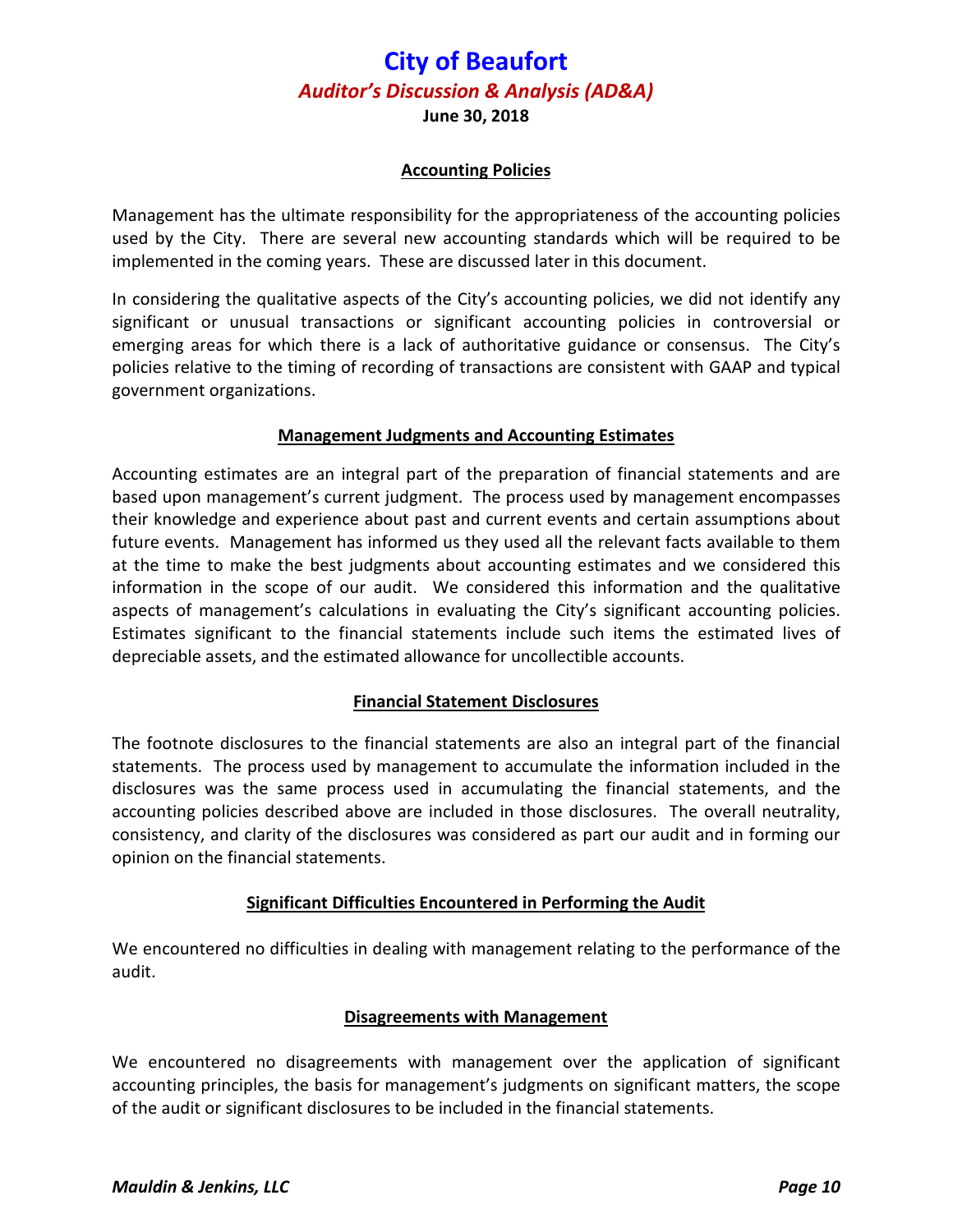#### **June 30, 2018**

#### **Representation from Management**

We requested written representations from management relating to the accuracy of information included in the financial statements and the completeness and accuracy of various information requested by us, during the audit. Management provided those written representations without a problem.

#### **Management's Consultations with Other Accountants**

We are not aware of any consultations management had with other accountants about accounting or auditing matters.

#### **Significant Issues Discussed with Management**

There were no significant issues discussed with management related to business conditions, plans, or strategies that may have affected the risk of material misstatement of the financial statements. We are not aware of any consultations management had with us or other accountants about accounting or auditing matters. No major issues were discussed with management prior to our retention to perform the aforementioned audit.

#### **Audit Adjustments**

During our audit of the City's basic financial statements as of and for the year ended June 30, 2018, the only adjustments posted were proposed and prepared by management.

#### **Uncorrected Misstatements**

We had no passed adjustments.

#### **Other Information in Documents Containing Audited Financial Statements**

We are not aware of any other documents that contain the audited basic financial statements. If such documents were to be published, we would have a responsibility to determine that such financial information was not materially inconsistent with the audited statements of the City.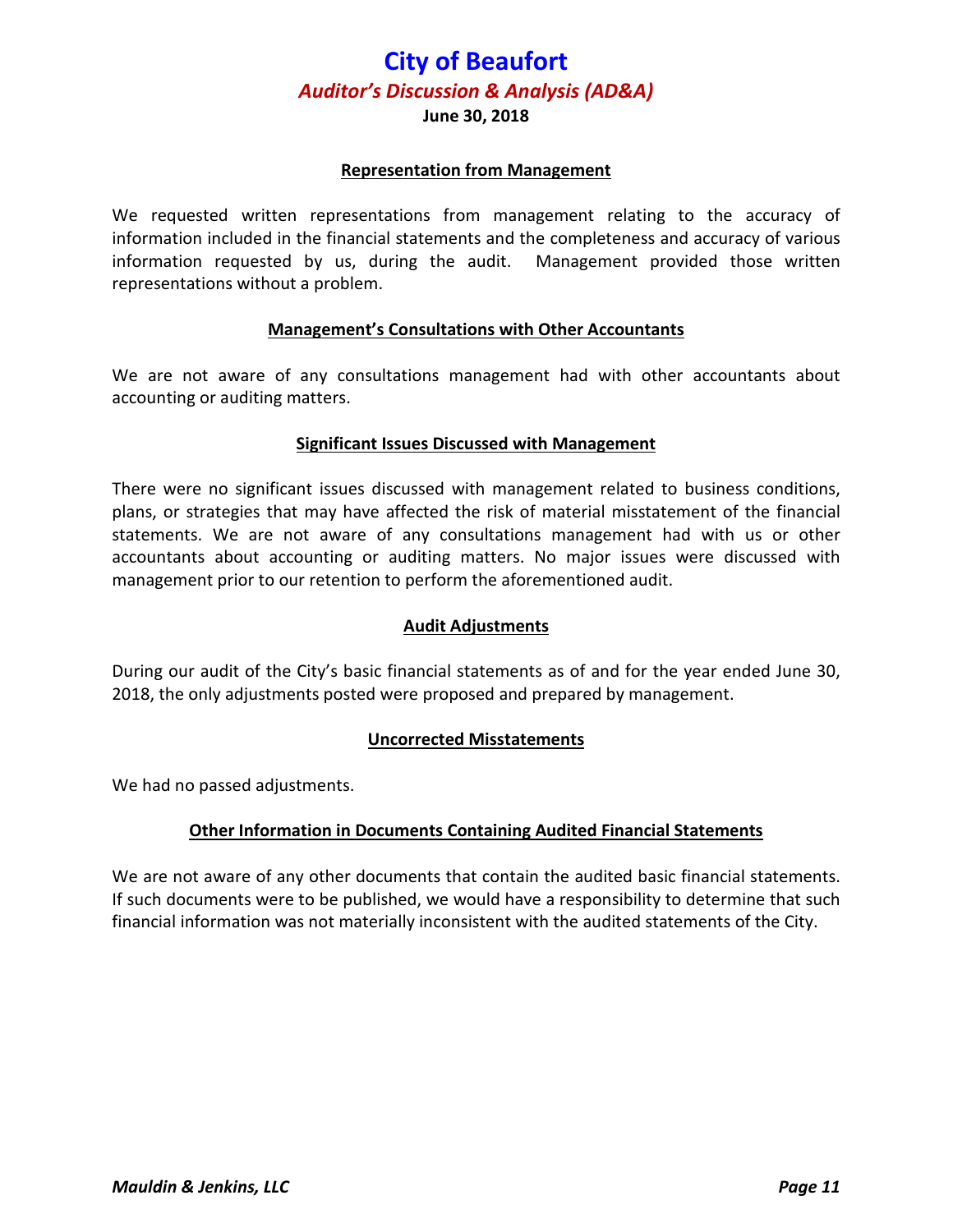#### **Independence**

We are independent of the City, and all related organizations, in accordance with auditing standards promulgated by the American Institute of Public Accountants and *Government Auditing Standards*, issued by the Comptroller General of the United States.

#### **Other Matters for Communication to the Board and Management**

During our audit of the financial statements as of and for the year ended June 30, 2018, we noted other matters which we wish to communicate to you in an effort to keep the City abreast of accounting matters that could present challenges in financial reporting in future periods.

#### **1) Looking Forward: New Governmental Accounting Standards Board (GASB) Standards and Pronouncements**



As has been the case for the past 10 years, GASB has issued several other new pronouncements which will be effective in future years. The following is a brief summary of the new standards:

**a) Statement No. 75,** *Accounting and Financial Reporting for Postemployment Benefits Other Than Pensions* was issued in June of 2015, and is effective for financial statements for periods beginning after June 15, 2017 resulting in the City's fiscal year ending June 30, 2018. This statement could easily be described as the GASB No. 68 for postemployment benefit plans due to the fact that it will closely follow the provisions of GASB No. 68 for pension plans.

The primary objective of this statement is to improve accounting and financial reporting by state and local governments for postemployment benefits other than pensions (other postemployment benefits or OPEB). It also improves information provided by state and local governmental employers about financial support for OPEB that is provided by other entities. This statement results from a comprehensive review of the effectiveness of existing standards of accounting and financial reporting for all postemployment benefits (pensions and OPEB) with regard to providing decision-useful information, supporting assessments of accountability and inter-period equity, and creating additional transparency.

This statement replaces the requirements of Statements No. 45, *Accounting and Financial Reporting by Employers for Postemployment Benefits Other Than Pensions,* as amended, and No. 57, *OPEB Measurements by Agent Employers and Agent Multiple-Employer Plans,* for OPEB. Statement No. 74, *Financial Reporting for Postemployment Benefit Plans Other Than Pension Plans,* establishes new accounting and financial reporting requirements for OPEB plans.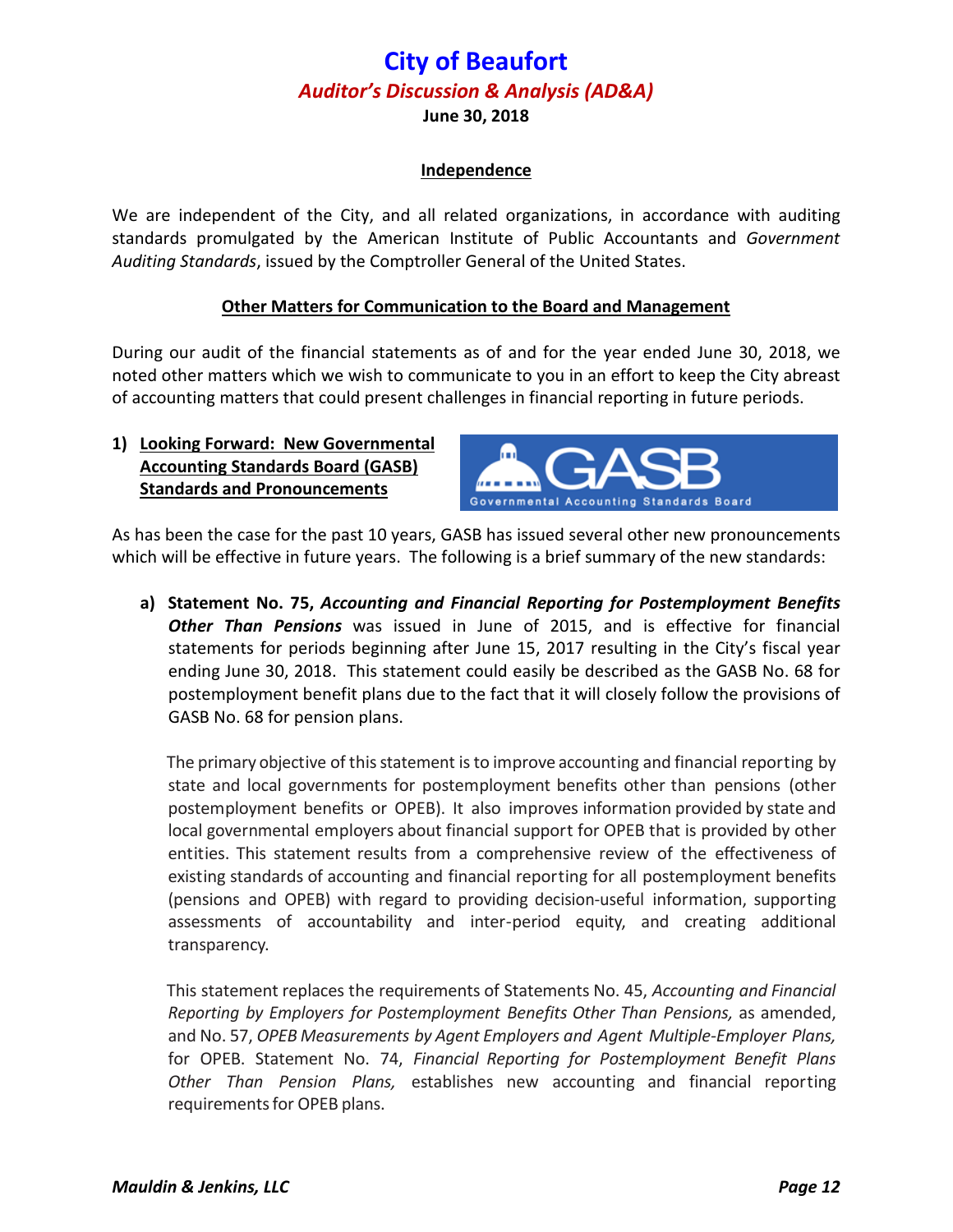The scope of this statement addresses accounting and financial reporting for OPEB that is provided to the employees of state and local governmental employers. This statement establishes standards for recognizing and measuring liabilities, deferred outflows of resources, deferred inflows of resources, and expense/expenditures. For defined benefit OPEB, this statement identifies the methods and assumptions that are required to be used to project benefit payments, discount projected benefit payments to their actuarial present value, and attribute that present value to periods of employee service. Note disclosure and required supplementary information requirements about defined benefit OPEB also are addressed.

In addition, this statement details the recognition and disclosure requirements for employers with payables to defined benefit OPEB plans that are administered through trusts that meet the specified criteria and for employers whose employees are provided with defined contribution OPEB. This statement also addresses certain circumstances in which a non-employer entity provides financial support for OPEB of employees of another entity.

In this statement, distinctions are made regarding the particular requirements depending upon whether the OPEB plans through which the benefits are provided are administered through trusts that meet the following criteria:

- Contributions from employers and non-employer contributing entities to the OPEB plan and earnings on those contributions are irrevocable;
- OPEB plan assets are dedicated to providing OPEB to plan members in accordance with the benefit terms;
- OPEB plan assets are legally protected from the creditors of employers, nonemployer contributing entities, the OPEB plan administrator, and the plan members.

The requirements of this statement will improve the decision-usefulness of information in employer and governmental non-employer contributing entity financial reports and will enhance its value for assessing accountability and inter-period equity by requiring recognition of the entire OPEB liability and a more comprehensive measure of OPEB expense. Decision-usefulness and accountability also will be enhanced through new note disclosures and required supplementary information.

**b) Statement No. 81,** *Irrevocable Split-Interest Agreements* was issued in March of 2016, and is effective for financial statements for periods beginning after December 15, 2016 resulting in the City's fiscal year ending June 30, 2018.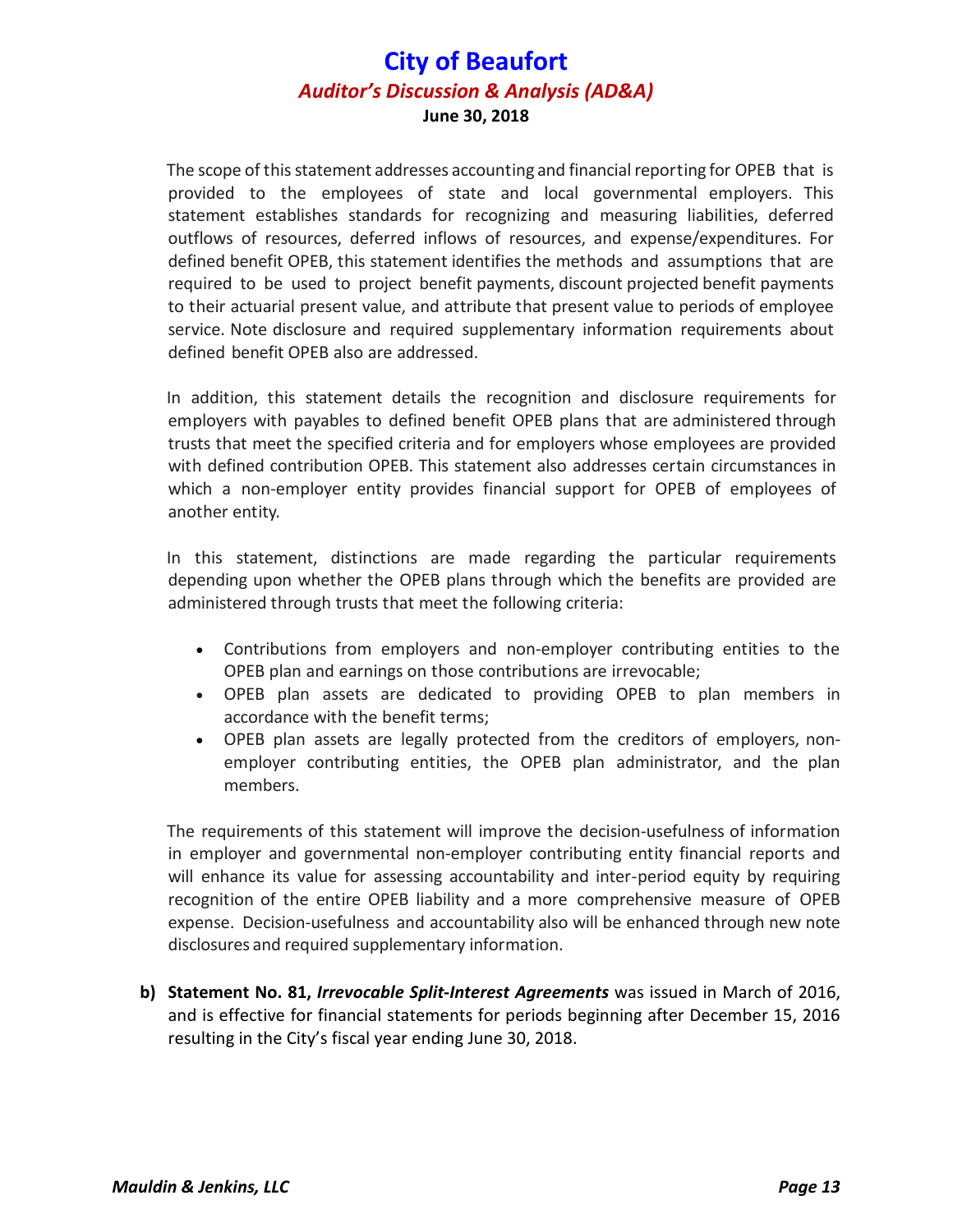Irrevocable split-interest agreements (which are prevalent at colleges and universities) whereby split-interest agreements in which an asset is given to a government in trust. During stated term of the trust the income generated by the trust goes to the donor and when the trust ends then the assets become the governments. We do not expect this pronouncement to affect the financial reporting of the City.

- **c) Statement No. 82,** *Pension Plans* was issued in April 2016, and is effective for the first reporting period in which the City's pension plan's measurement date is on or after June 15, 2017. No real significant matters noted in this standard which addresses:
	- Presentation of payroll-related measures in the Required Supplementary Information of the annual audited financial report. Covered payroll is defined as the payroll on which contributions are based;
	- Selection of actuarial assumptions. Any deviation from guidance of Actuarial Standards Board is not in conformity with GASB Nos. 67 & 68;
	- Classification of payments made by employers to satisfy contribution requirements:
		- Payments made by employer to satisfy contribution requirements that are identified as plan member contributions should be classified as "plan member contributions" for GASB No. 67, and as "employee contributions" for GASB No. 68; and
		- Expense to be classified as other compensation elements.
- **d) Statement No. 83,** *Certain Asset Retirement Obligations* was issued in November 2016, and is effective for the first reporting period beginning after June 15, 2018. An asset retirement obligation (ARO) is a legally enforceable liability associated with the retirement of a tangible capital asset. This statement establishes the criteria for determining the timing and pattern of recognition of a liability and a corresponding deferred outflow of resources for ARO's. Timing could be based on the occurrence of external laws, regulations, contracts or court judgments. Examples include the closure of a nuclear reactor or a sewage treatment facility. This statement addresses the financial reporting and accounting as well as the respective disclosures relative to ARO's.
- **e) Statement No. 84,** *Fiduciary Activities* was issued in January 2017 and is effective for the first reporting period beginning after December 15, 2018. This statement establishes criteria for identifying fiduciary activities with a focus on: 1) whether a government is controlling the assets of the fiduciary activity; and, 2) the beneficiaries with whom a fiduciary relationship exists.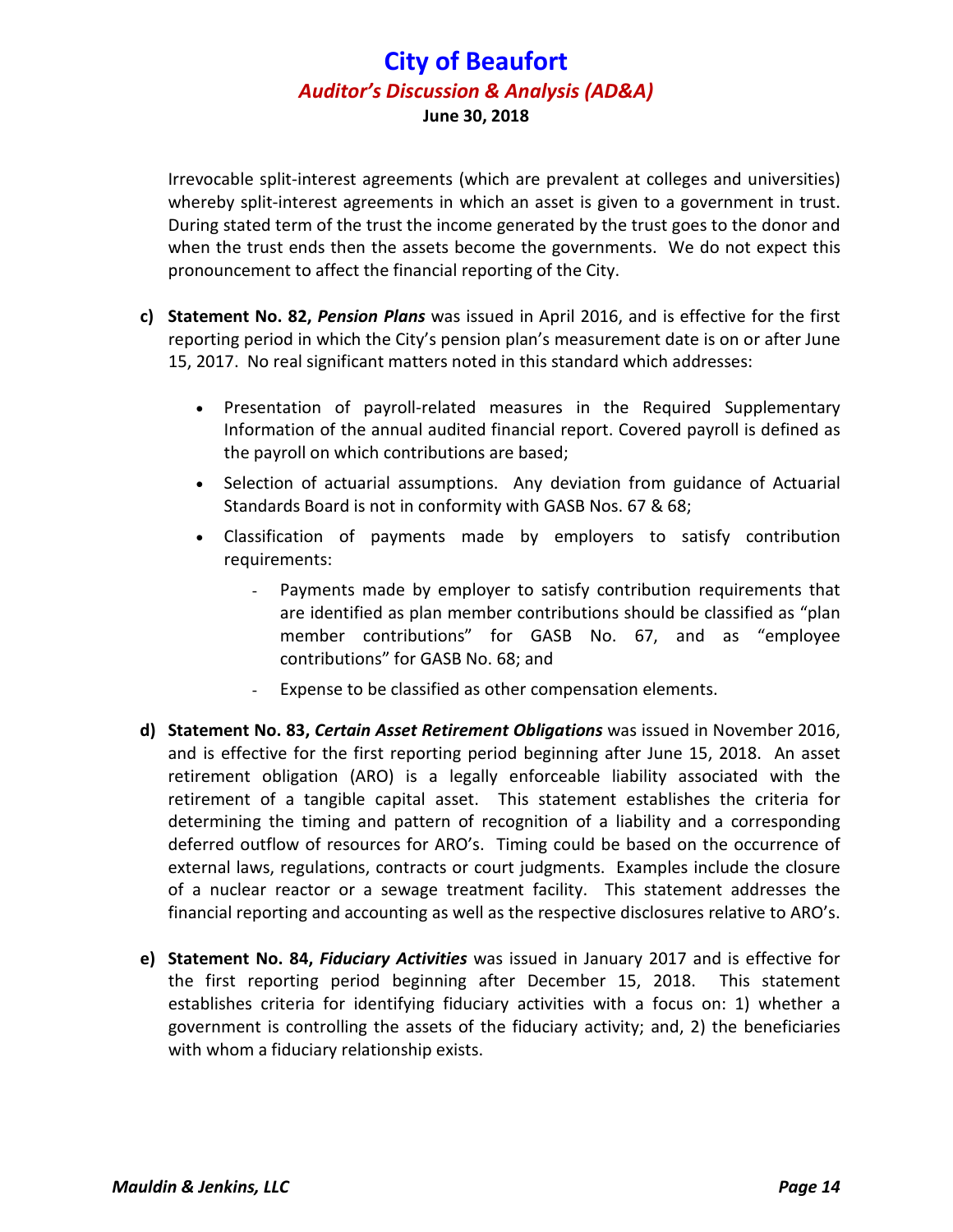Further, this statement describes four (4) fiduciary funds that should be reported, if applicable: 1) pension and other employee benefit trust funds; 2) investment trust funds; 3) private-purpose trust funds; and, 4) custodial funds. Custodial funds generally should report fiduciary activities that are not held in a trust or equivalent arrangement that meets specific criteria.

- **f) Statement No. 85,** *Omnibus 2017* was issued in March 2017 and is effective for the first reporting period beginning after June 15, 2017. This Statement addresses a variety of topics including issues related to:
	- Component Units blending a component unit in circumstances in which the primary government is a business-type activity that reports in a single column for financial statement presentation;
	- Goodwill reporting amounts previously reported as goodwill and "negative" goodwill;
	- Real Estate classifying real estate held by insurance entities;
	- Fair Value Measurement and Application measuring certain money market investments and participating interest earning investment contracts at amortized cost;
	- Postemployment benefits (pensions and other postemployment benefits [OPEB]):
		- Timing of the measurement of pension or OPEB liabilities and expenditures recognized in financial statements prepared using the current financial resources measurement focus;
		- Recognizing on-behalf payments for pensions or OPEB in employer financial statements;
		- Presenting payroll-related measures in required supplementary information for purposes of reporting by OPEB plans and employers that provide OPEB;
		- Classifying employer-paid member contributions for OPEB;
		- Simplifying certain aspects of the alternative measurement method for OPEB; and
		- Accounting and financial reporting for OPEB provided through certain multiple-employer defined benefit OPEB plans.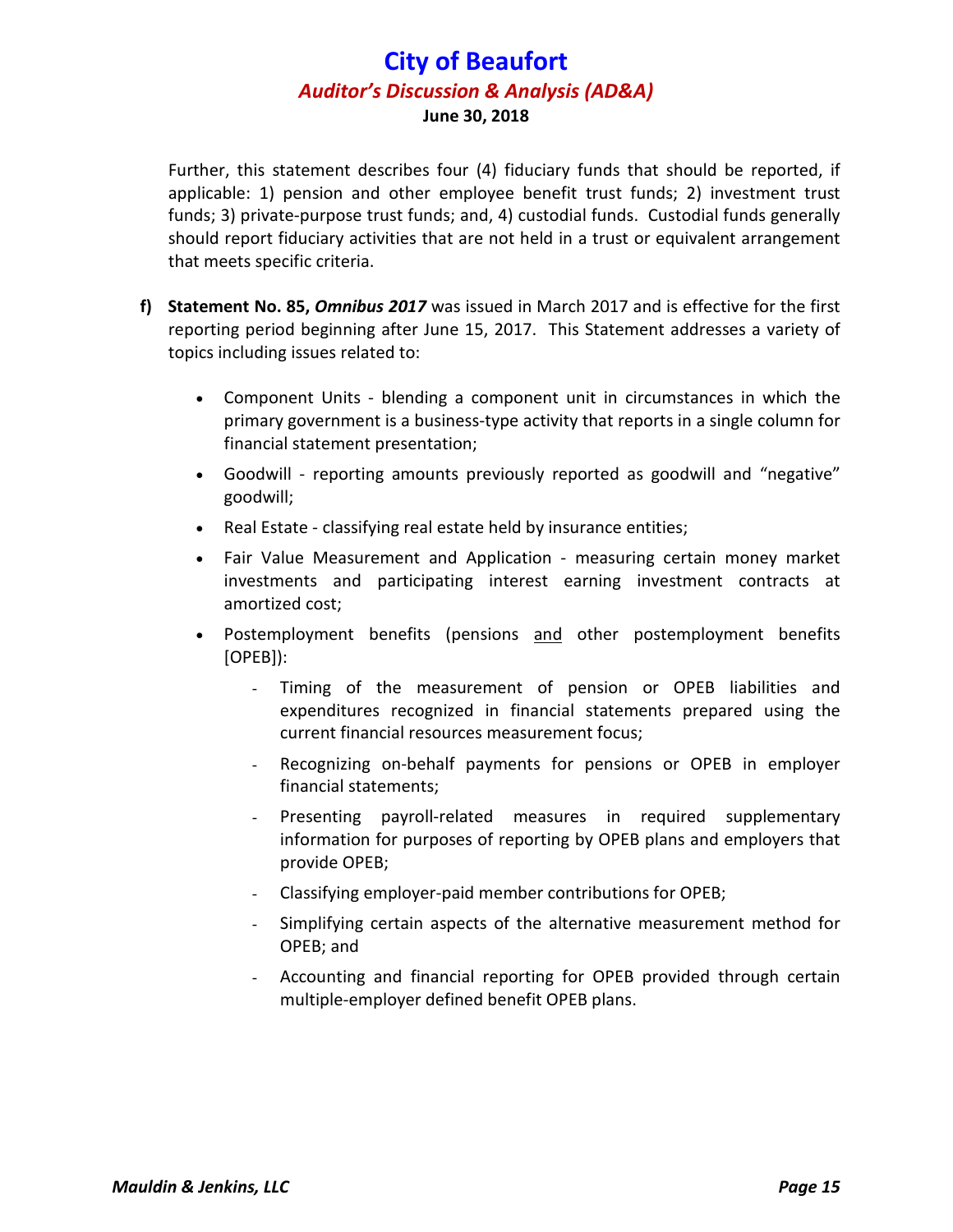- **g) Statement No. 86,** *Certain Debt Extinguishment Issues* was issued in May 2017 and is effective for the first reporting period beginning after June 15, 2017. The primary objective of this Statement is to improve consistency in accounting and financial reporting for in-substance defeasance of debt by providing guidance for transactions in which cash and other monetary assets acquired with only existing resources (resources other than the proceeds of refunding debt) are placed into an irrevocable trust for the sole purpose of extinguishing debt. This Statement also addresses prepaid insurance on debt that is extinguished and the notes to financial statements for debt that is insubstance defeased.
- **h) Statement No. 87,** *Leases* was issued in June 2017 and is effective for the first reporting period beginning after December 15, 2019. This Statement increases the usefulness of governments' financial statements by requiring recognition of certain lease assets and liabilities for leases that previously were classified as operating leases and recognized as inflows of resources or outflows of resources based on the payment provisions of the contract. It establishes a single model for lease accounting based on the principle that a lease is the financing of the right to use an underlying asset.

Under this Statement, a lessee is required to recognize a lease liability and an intangible right-to-use lease asset, and a lessor is required to recognize a lease receivable and a deferred inflow of resources, thereby enhancing the relevance and consistency of information about governments' leasing activities.

*Definition of a Lease:* A lease is defined as a contract that conveys control of the right to use another entity's nonfinancial asset (the underlying asset) as specified in the contract for a period of time in an exchange or exchange-like transaction. Examples of nonfinancial assets include buildings, land, vehicles, and equipment. Any contract that meets this definition should be accounted for under the leases guidance, unless specifically excluded in this Statement.

*Lease Term:* The lease term is defined as the period during which a lessee has a noncancelable right to use an underlying asset, plus the following periods, if applicable:

- Periods covered by a lessee's option to extend the lease if it is reasonably certain, based on all relevant factors, that the lessee will exercise that option;
- Periods covered by a lessee's option to terminate the lease if it is reasonably certain, based on all relevant factors, that the lessee will not exercise that option;
- Periods covered by a lessor's option to extend the lease if it is reasonably certain, based on all relevant factors, that the lessor will exercise that option;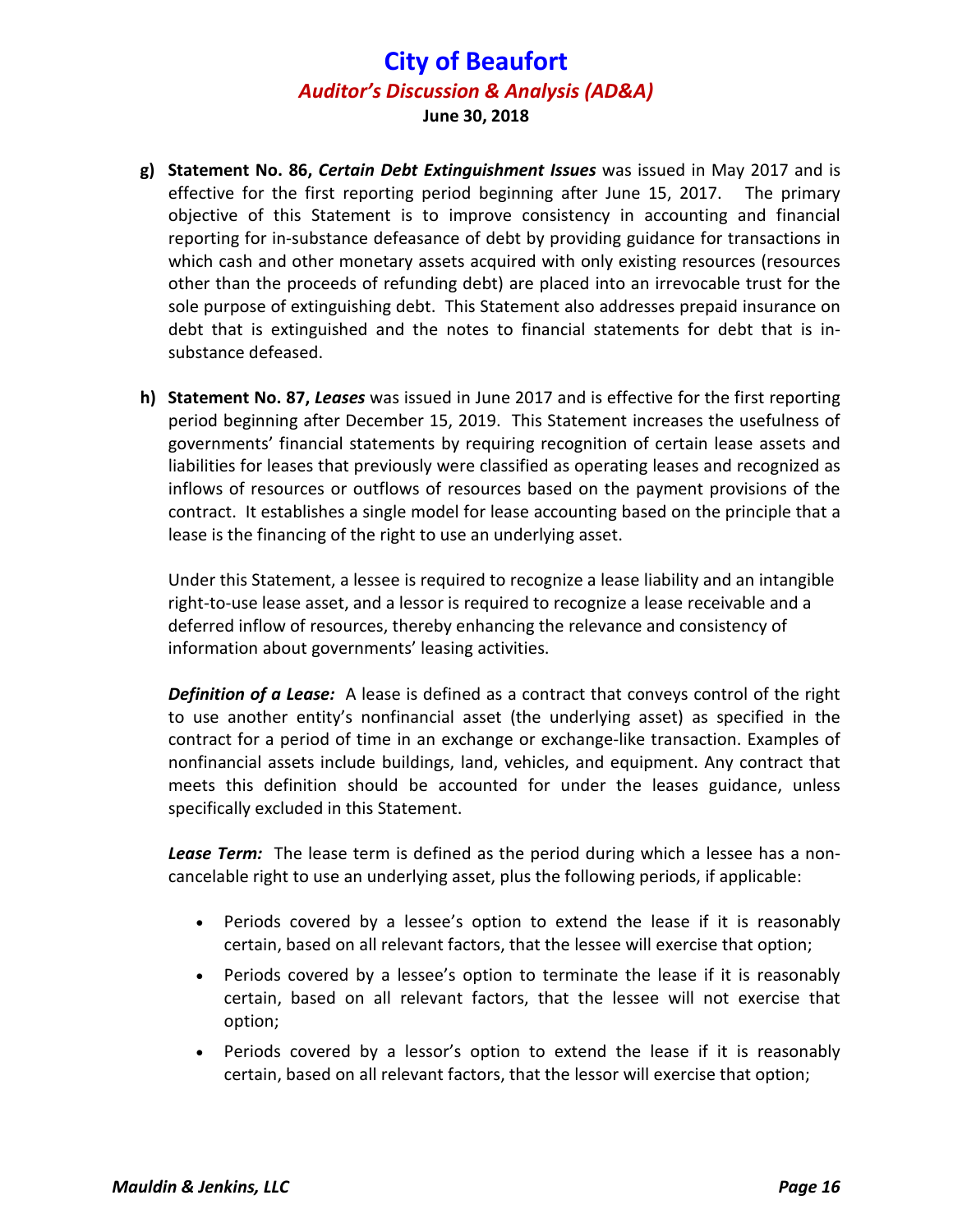• Periods covered by a lessor's option to terminate the lease if it is reasonably certain, based on all relevant factors, that the lessor will not exercise that option.

A fiscal funding or cancellation clause should affect the lease term only when it is reasonably certain that the clause will be exercised. Lessees and lessors should reassess the lease term only if one or more of the following occur:

- The lessee or lessor elects to exercise an option even though it was previously determined that it was reasonably certain that the lessee or lessor would not exercise that option;
- The lessee or lessor elects not to exercise an option even though it was previously determined that it was reasonably certain that the lessee or lessor would exercise that option;
- An event specified in the lease contract that requires an extension or termination of the lease takes place.

*Short-Term Leases:* A short-term lease is defined as a lease that, at the commencement of the lease term, has a maximum possible term under the lease contract of 12 months (or less), including any options to extend, regardless of their probability of being exercised. Lessees and lessors should recognize short-term lease payments as outflows of resources or inflows of resources, respectively, based on the payment provisions of the lease contract.

*Lessee Accounting:* A *lessee* should recognize a lease liability and a lease asset at the commencement of the lease term, unless the lease is a short-term lease or it transfers ownership of the underlying asset. The lease liability should be measured at the present value of payments expected to be made during the lease term (less any lease incentives). The lease asset should be measured at the amount of the initial measurement of the lease liability, plus any payments made to the lessor at or before the commencement of the lease term and certain direct costs.

A *lessee* should reduce the lease liability as payments are made and recognize an outflow of resources (for example, expense) for interest on the liability. The lessee should amortize the lease asset in a systematic and rational manner over the shorter of the lease term or the useful life of the underlying asset. The notes to financial statements should include a description of leasing arrangements, the amount of lease assets recognized, and a schedule of future lease payments to be made.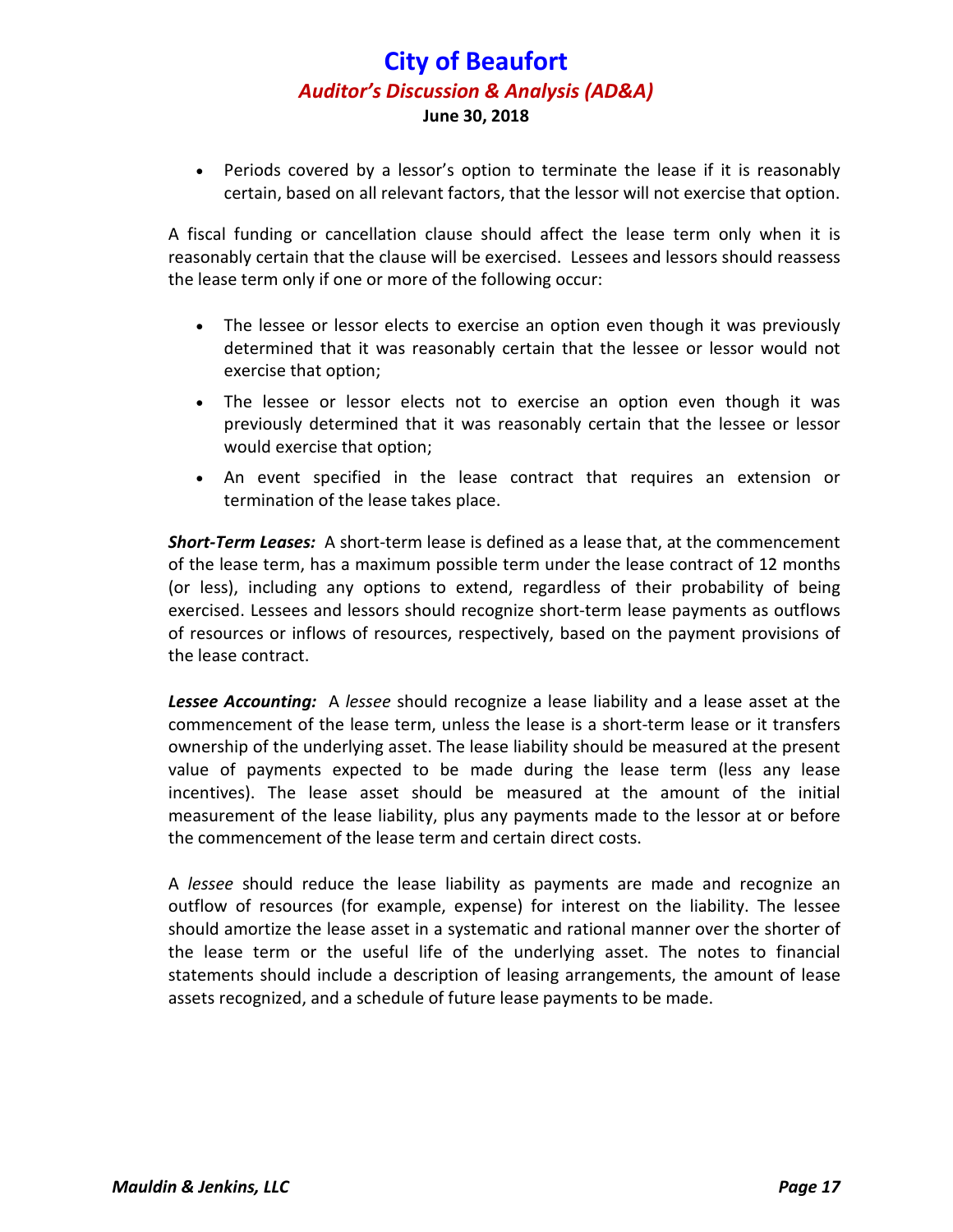*Lessor Accounting:* A *lessor* should recognize a lease receivable and a deferred inflow of resources at the commencement of the lease term, with certain exceptions for leases of assets held as investments, certain regulated leases, short-term leases, and leases that transfer ownership of the underlying asset. A lessor should not derecognize the asset underlying the lease. The lease receivable should be measured at the present value of lease payments expected to be received during the lease term. The deferred inflow of resources should be measured at the value of the lease receivable plus any payments received at or before the commencement of the lease term that relate to future periods.

A lessor should recognize interest revenue on the lease receivable and an inflow of resources (for example, revenue) from the deferred inflows of resources in a systematic and rational manner over the term of the lease. The notes to financial statements should include a description of leasing arrangements and the total amount of inflows of resources recognized from leases.

*Contracts with Multiple Components and Contract Combinations:* Generally, a government should account for the lease and non-lease components of a lease as separate contracts. If a lease involves multiple underlying assets, lessees and lessors in certain cases should account for each underlying asset as a separate lease contract. To allocate the contract price to different components, lessees and lessors should use contract prices for individual components as long as they do not appear to be unreasonable based on professional judgment, or use professional judgment to determine their best estimate if there are no stated prices or if stated prices appear to be unreasonable. If determining a best estimate is not practicable, multiple components in a lease contract should be accounted for as a single lease unit. Contracts that are entered into at or near the same time with the same counterparty and that meet certain criteria should be considered part of the same lease contract and should be evaluated in accordance with the guidance for contracts with multiple components.

*Lease Modifications and Terminations:* An *amendment* to a lease contract should be considered a lease modification, unless the lessee's right to use the underlying asset decreases, in which case it would be a partial or full lease termination. A lease termination should be accounted for by reducing the carrying values of the lease liability and lease asset by a lessee, or the lease receivable and deferred inflows of resources by the lessor, with any difference being recognized as a gain or loss. A lease modification that does not qualify as a separate lease should be accounted for by re-measuring the lease liability and adjusting the related lease asset by a lessee and re-measuring the lease receivable and adjusting the related deferred inflows of resources by a lessor.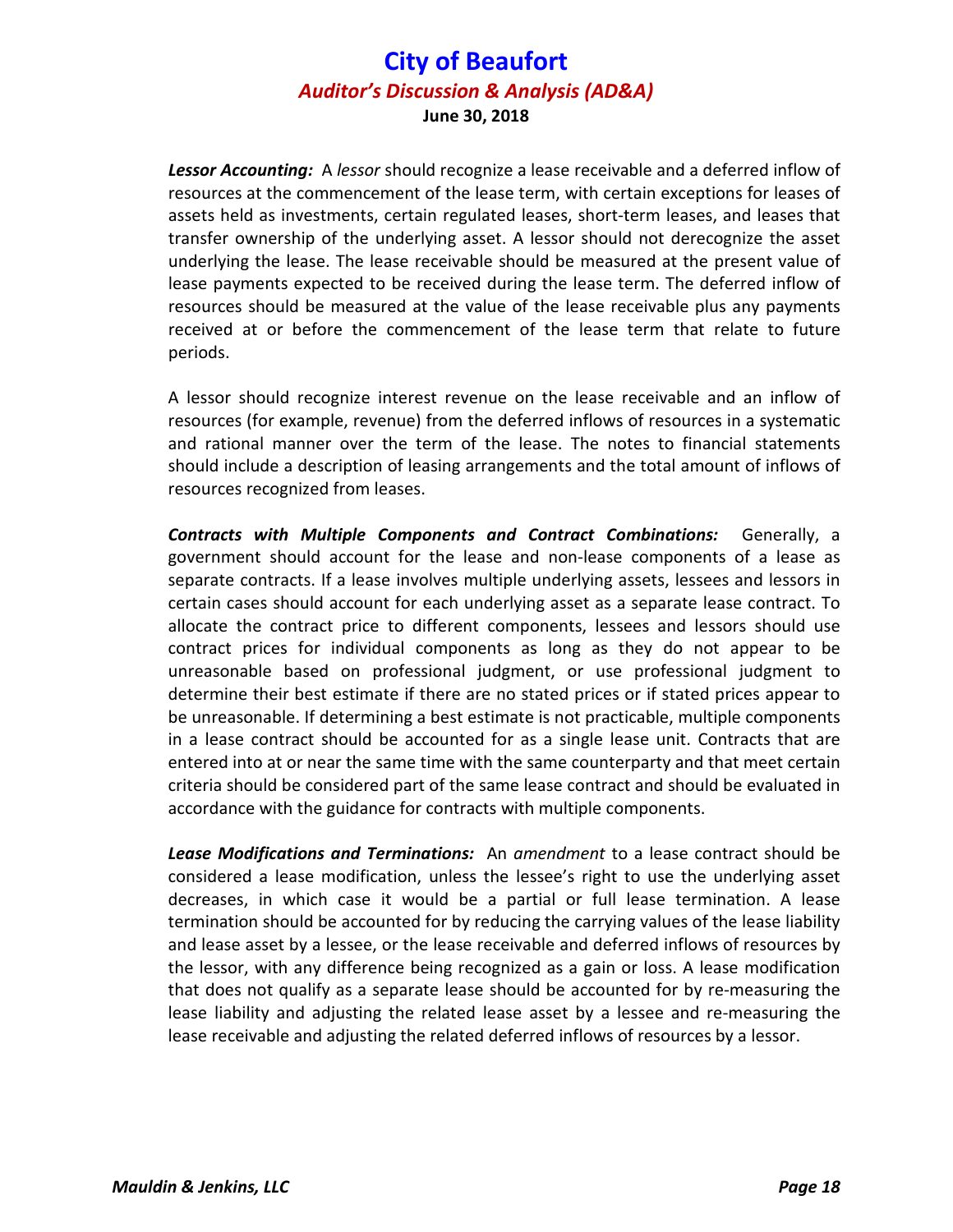*Subleases and Leaseback Transactions:* Subleases should be treated as transactions separate from the original lease. The original lessee that becomes the lessor in a sublease should account for the original lease and the sublease as separate transactions, as a lessee and lessor, respectively.

A transaction qualifies for sale-leaseback accounting only if it includes a sale. Otherwise, it is a borrowing. The sale and lease portions of a transaction should be accounted for as separate sale and lease transactions, except that any difference between the carrying value of the capital asset that was sold and the net proceeds from the sale should be reported as a deferred inflow of resources or a deferred outflow of resources and recognized over the term of the lease.

A lease-leaseback transaction should be accounted for as a net transaction. The gross amounts of each portion of the transaction should be disclosed.

**i) Statement 88,** *Certain Disclosures Related to Debt, Including Direct Borrowings and Direct Placements* was issued in March 2018 and is effective for reporting periods beginning after June 15, 2018 (meaning June 30, 2019). This standard defines debt for disclosure purposes and adds disclosures related to debt (it does not reduce any previously required disclosures).

Under Statement 88, debt for disclosure purposes is defined as a liability that arises from a contractual obligation to pay cash (or other assets) in one or more payments to settle an amount that is fixed at the date the contractual obligation is established. This would include, but is not limited to:

- Direct Borrowings: Entering into a loan agreement with a lender.
- Direct Placements: Issuing a debt security directly to an investor.

This excludes leases (except for contracts reported as a financed purchase) and accounts payable.

In addition to other disclosures related to debt, the notes to the financial statements should include:

- The amount of any unused lines of credit.
- Assets pledged as collateral for debt.
- Terms specified in the debt agreement related to significant:
	- Events of default with finance-related consequences
	- **Fig. 2** Termination events with finance-related consequences
	- Subjective acceleration clauses
- Debt disclosures should separate information regarding direct borrowings and direct placements from other debt.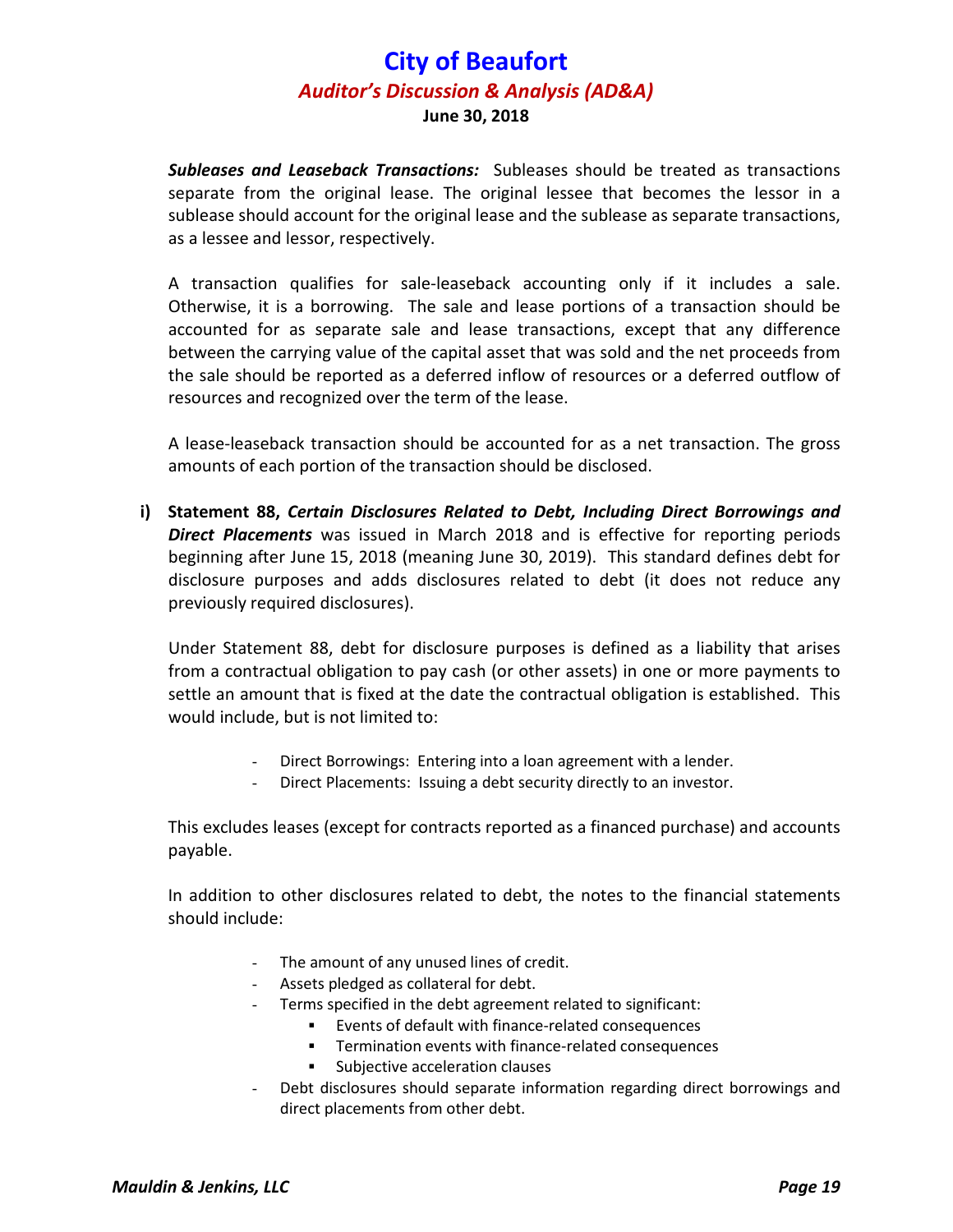- **j) Statement 89,** *Accounting for Interest Cost Incurred Before the End of a Construction Period* was issued in June 2018 and is effective for reporting periods beginning after December 15, 2019 (meaning June 30, 2021). This standard eliminates the requirement/ability to capitalize construction period interest costs as part of the cost of a capital asset in enterprise funds. This standard should be applied prospectively with no restatement. This standard can be early implemented as part of fiscal year 2019.
- **k) Other Pending or Current GASB Projects.** As noted by the numerous pronouncements issued by GASB over the past decade, the GASB continues to research various projects of interest to governmental units. Subjects of note include:
	- **Re-Examination of the Financial Reporting Model.** GASB has added this project to its technical agenda to make improvements to the existing financial reporting model (established via GASB 34). Improvements are meant to enhance the effectiveness of the model in providing information for decision-making and assessing a government's accountability. GASB anticipates issuing an initial due process document on this project by the end of 2018 with a final standard expected in early 2022.
	- **Conceptual Framework** is a constant matter being looked at by GASB. Current measurement focus statements (for governmental funds) to change to nearterm financial resources measurement. May dictate a period (such as 60 days) for revenue and expenditure recognition. May expense things such as supplies and prepaid assets at acquisition. Will look into which balances (at all statement levels) are measured at acquisition and which need to be re-measured at yearend. Final standard is expected in 2021.
	- **Revenue and Expense Recognition** is another long-term project where the GASB is working to develop a comprehensive application model for recognition of revenues and expenses from non-exchange, exchange, and exchange-like transactions. The final standard is expected in 2023.
	- **Conduit Debt**. The GASB is looking at improving the definition of conduit debt and determining whether a liability should be reported for these transactions. Additionally, they are reviewing what information should be disclosed by government issuers. Final standard is expected in mid-2019.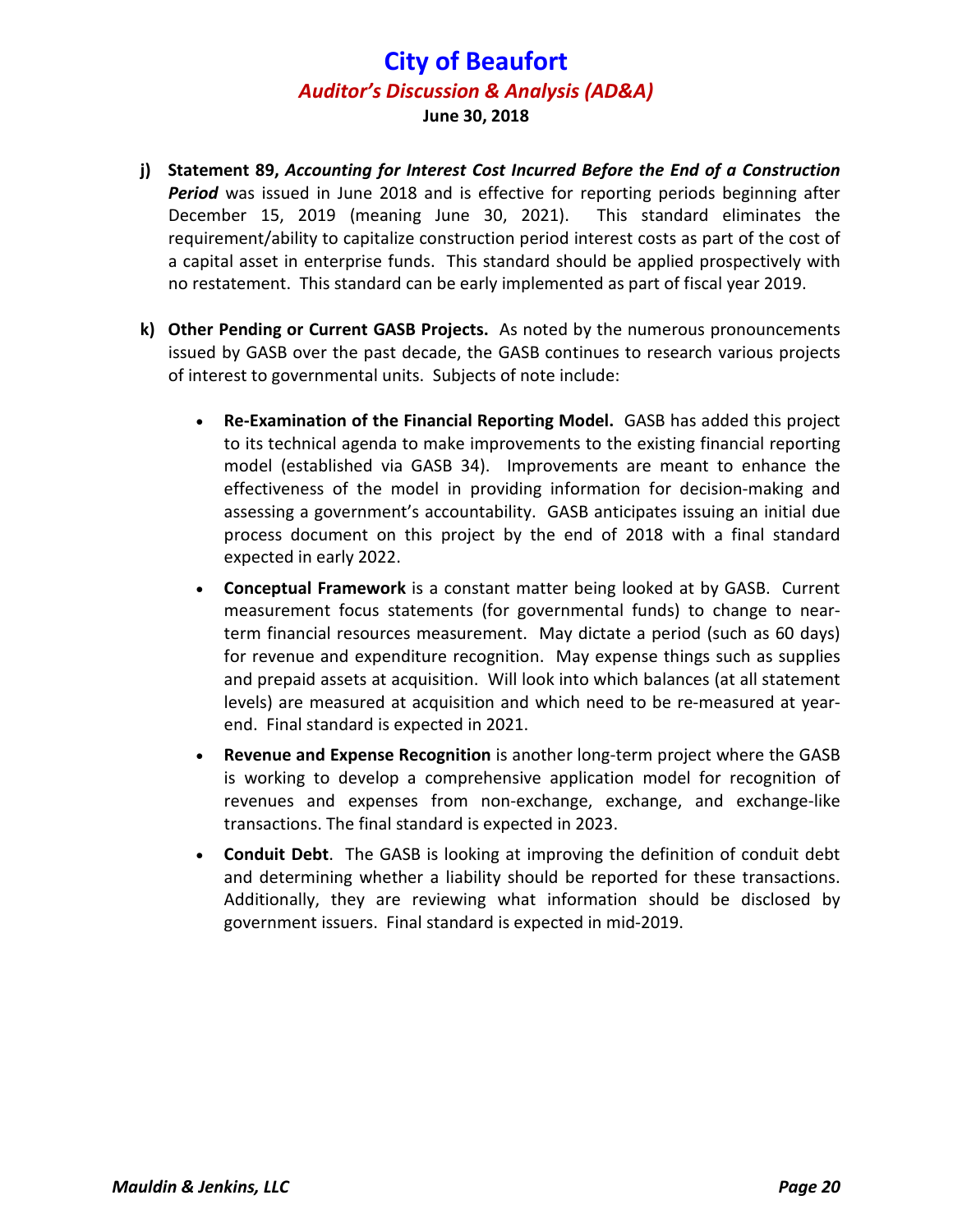### **FREE QUARTERLY CONTINUING EDUCATION AND NEWSLETTERS FOR GOVERNMENTAL CLIENTS**

**Free Continuing Education.** We provide free continuing education (quarterly is the goal and objective) for all of our governmental clients. Each quarter we pick a couple of significant topics tailored to be of interest to governmental entities. In an effort to accommodate our entire governmental client base, we offer the sessions several times per quarter at a variety of client provided locations resulting in greater networking among our governmental clients. We normally see approximately 100 people per quarter. We obtain the input and services of experienced outside speakers along with providing the instruction utilizing our in-house professionals. We hope City staff and officials have been able to participate in this opportunity, and that it has been beneficial to you. Examples of subjects addressed in the past few quarters include:

- Accounting for Debt Issuances
- American Recovery & Reinvestment Act (ARRA) Updates
- Best Budgeting Practices, Policies and Processes
- CAFR Preparation (several times including a two (2) day hands-on course)
- Capital Asset Accounting Processes and Controls
- Collateralization of Deposits and Investments
- Evaluating Financial and Non-Financial Health of a Local Government
- GASB No. 51, Intangible Assets
- GASB No. 54, Governmental Fund Balance (subject addressed twice)
- GASB No. 60, Service Concession Arrangements (webcast)
- GASB No. 61, the Financial Reporting Entity (webcast)
- GASB No.'s 63 & 65, Deferred Inflows and Outflows (webcast)
- GASB No.'s 67 & 68, New Pension Stds. (presented several occasions)
- GASB No. 72, Fair Value Measurement and Application
- GASB No.'s 74 & 75, OPEB
- GASB No. 77, Tax Abatement Disclosures
- GASB Updates (ongoing and several sessions)
- Grant Accounting Processes and Controls
- Information Technology Risk Management
- Internal Controls Over Accounts Payable, Payroll and Cash Disbursements
- Internal Controls Over Receivables & the Revenue Cycle
- Internal Revenue Service (IRS) Issues, Primarily Payroll Matters
- Legal Considerations for Debt Issuances & Disclosure Requirements
- Policies and Procedures Manuals
- Segregation of Duties
- Single Audits for Auditees the Uniform Guidance for New Single Audits
- SPLOST Accounting, Reporting & Compliance